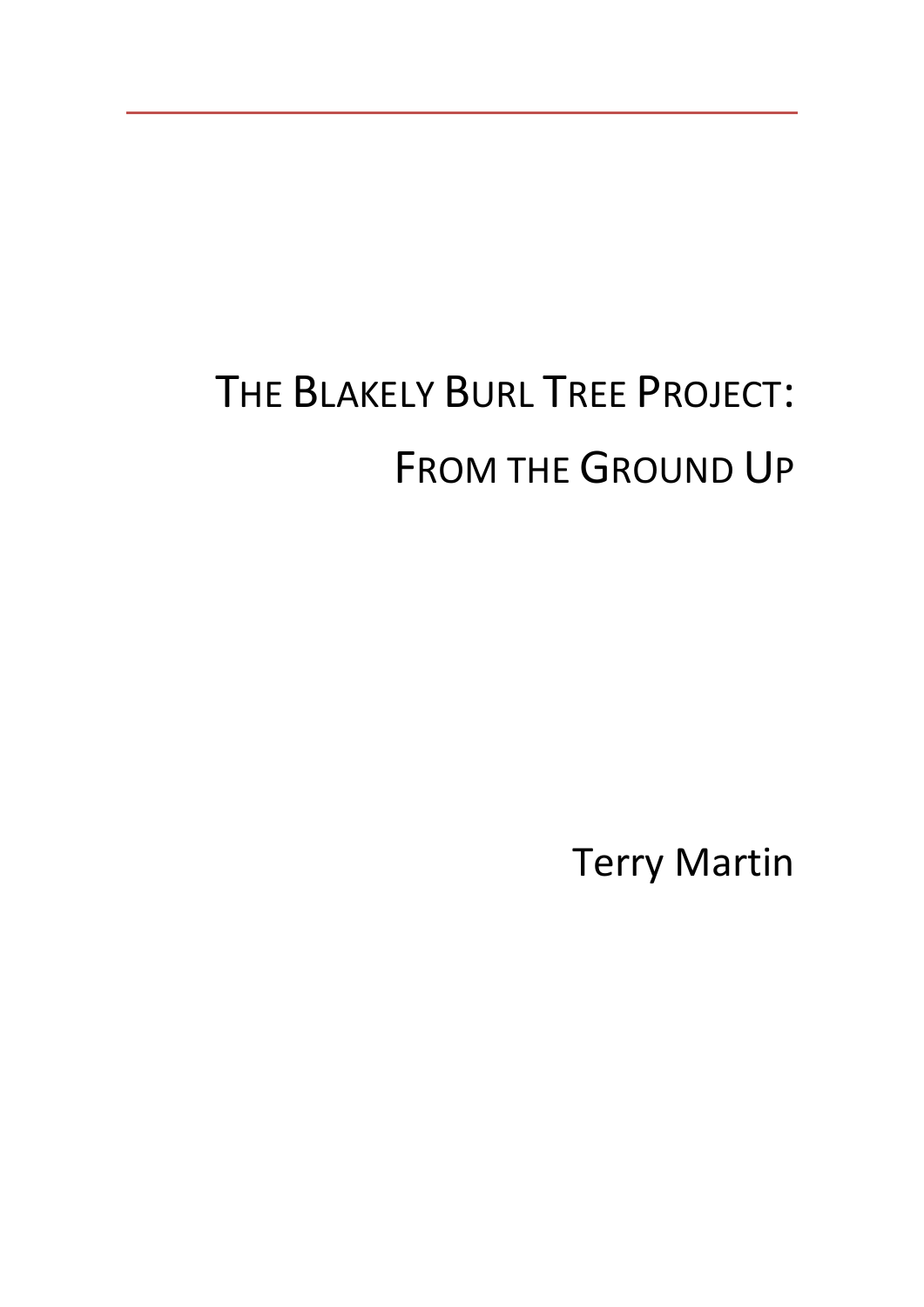### **CONTENTS**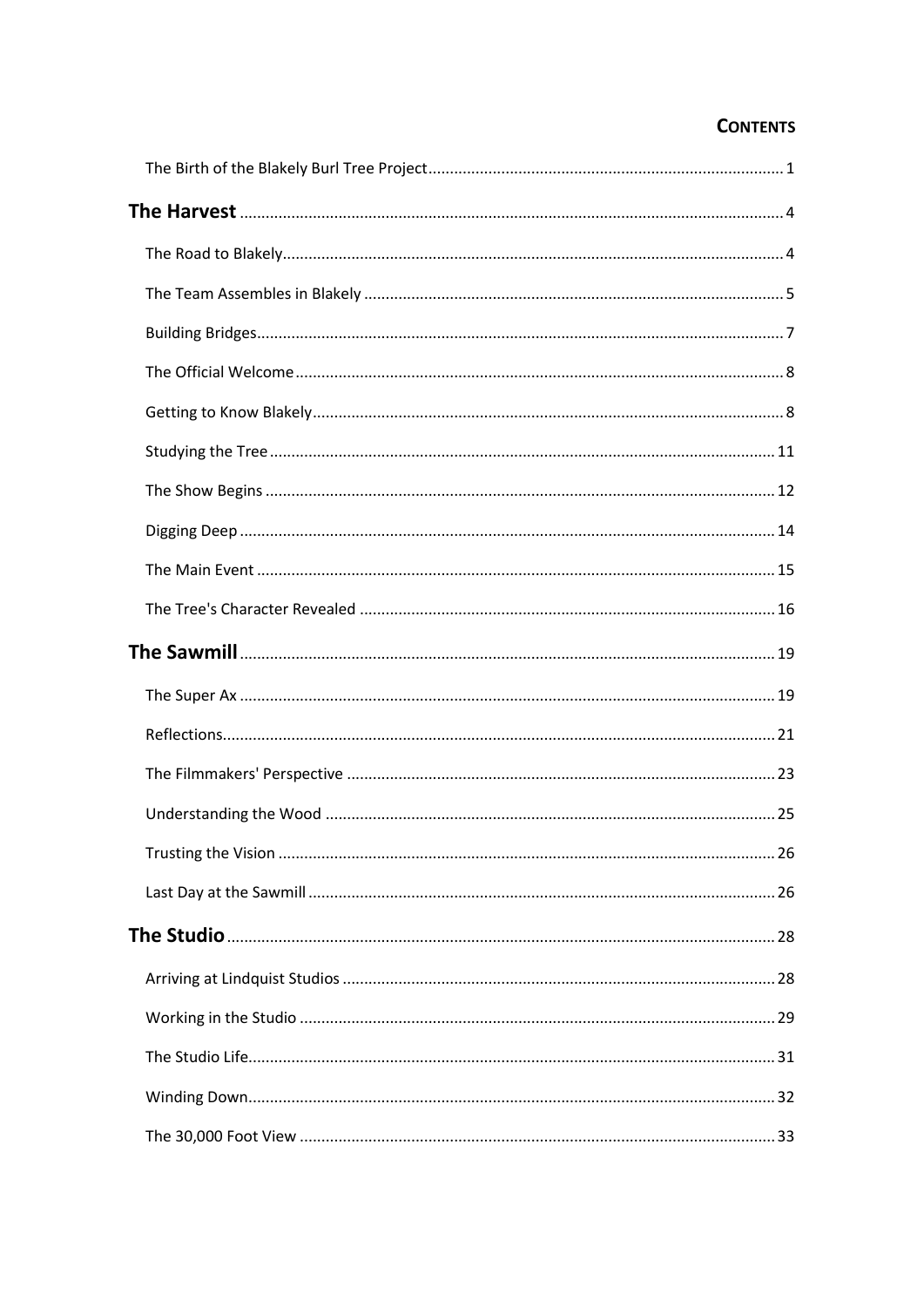## THE BLAKELY BURL TREE PROJECT: FROM THE GROUND UP

### <span id="page-2-0"></span>THE BIRTH OF THE BLAKELY BURL TREE PROJECT

The threads of seemingly unrelated events, ideas, experiences, and chance meetings from which the story of the Blakely Burl Tree is woven make a particularly satisfying tale.

If you want to go back far enough, you could decide the Project had its origins nearly two thousand years ago when the Native American Woodland People of the south Georgia region started using fire to promote healthy forest growth, including the pecan trees that produced the nutritious nuts that supplemented their diet. In fact the region, more than any other part of the United States, still heavily depends on pecan trees to provide part of the national diet. The pecan trees have always been part of the story, both in the minds of the participants and in the Burl Tree itself.

More significantly, you can say the Project began when a single pecan was lifted high on swirling flood waters and carried away to lodge on the east bank of the gully that ran through the site of the town of Blakely in Early County, Georgia. Out of the hundreds of millions of pecans that must have swirled downstream over thousands of years, that pecan carried with it the genetic predisposition to grow in such a way that when it was a mature tree it would become the focus of international attention.

For decades the tree grew inch by inch, steadily locking its roots into the bank of the gully that had unromantically become known as the Big Ditch. When J.B. Rice built the J B Rice Plumbing & Electrical Co. within a few feet of the Big Ditch, he started the family connection to the tree. If the shop, or the tree, had been in any other place, the Project would never have come about. Apart from his business drilling water wells, it seems appropriate that for fifty years J.B. Rice bought and sold pecans from his shop while the unusual tree quietly grew behind the building.

Time passed and J.B.'s son Charles came to play at his father's shop. The young adventurer Charles used to slip behind the building and explore the gloomy banks of the Big Ditch. For him, the tree was one among many and he had no idea what it would come to mean to him and his home town, as he explains: "It was already a pretty big tree when I was growing up. I used to chop that old tree with the hatchet I always carried in my belt and even drove nails into it, but luckily it didn't do any harm."

Time passed and Charles, moved by his own genetic predisposition to grow, moved out of Blakely to Atlanta where he would eventually achieve phenomenal success in business. Later, Charles' son Barton would return to Blakely every year to spend his summer vacations with his grandparents. He recalls those idyllic days: "No matter what time of the day it was, it always seemed like it was late afternoon with the lazy hot sun on the horizon. We ran around barefoot and bruised our heels from stepping on pecans in everybody's front yard. Everyone had a pecan tree. The Big Ditch was always all murky shadows with snakes and other things you didn't want to play with. I was not supposed to be behind the shop playing, but when my grandfather was helping a customer I'd sneak out there. I remember the burl tree. It was this horribly misshapen,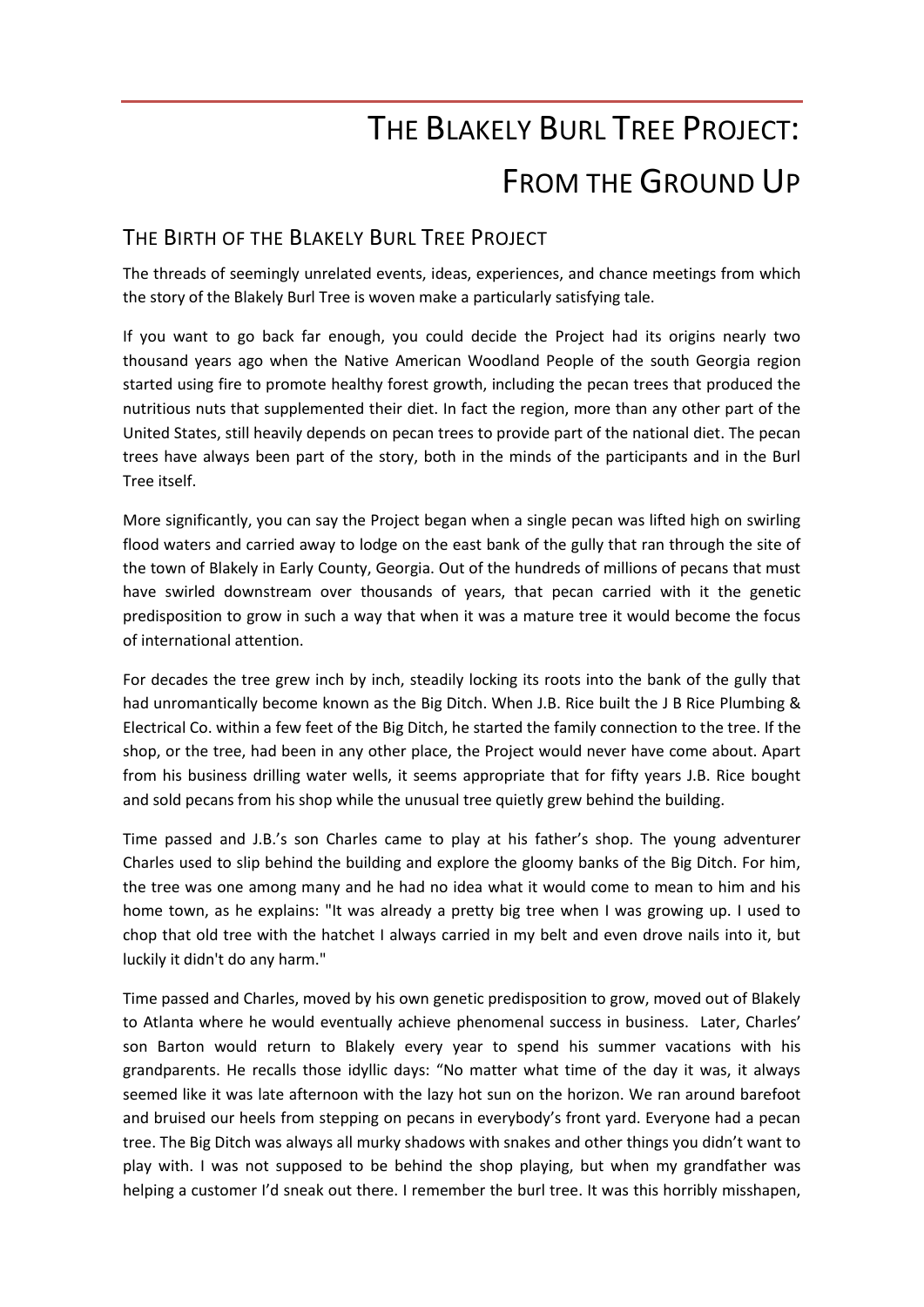gnarled thing. The space between the back of the shop and the creek was probably only around three feet, so you had to negotiate getting by that tree."

Barton grew up, graduated from college and eventually joined the family business – and the tree continued to grow. In 2004 Charles' mother, Mary Kathryn Patrick Rice, passed away. Mary was born on February the 12<sup>th</sup> and she passed away on February the 12<sup>th,</sup> exactly 93 years later. Charles and his extended family returned to his home town for her funeral, together for the first time in over thirty years. He was filled with thoughts of family and family roots and was saddened to see that a town he remembered as a vibrant community with a rich life had become run down and that many of the residents had become dispirited about the future of Blakely.

Barton explains: "My dad was saddened by the changes. He'd say, 'That old building used to be a store and now it's all run down,' or 'I used to buy groceries there and now the building's gone.' My grandfather's shop hadn't been used for twenty years and the roof was caving in. We realized that the town hadn't had the affection that it once had and that it needed some help."

Charles was struck with the idea of creating a project to rejuvenate his home town and in this way the Early County 2055 Project began. Charles assembled a team, headed by his son Barton and his childhood friend Stanley Houston, and a fifty-year plan was developed with the aim of restoring quality of life and economic viability to Early County. The 2055 Project will be described in more detail elsewhere, but its significance for this story is that Charles started to acquire land for the project, including the land where his father's former shop still stood, and he tasked Stanley Houston with managing the acquisition of land. On top of the already unlikely twists of fate, now a series of supremely serendipitous occurrences came about.

Charles wanted to establish a memorial garden to his parents on the site of the old shop, so Stanley engaged contractors to plan the work. One day Stanley was showing some people around the town. "I don't know why I did what I did on that particular day," he says, "but I pulled in at the shop site and walked around to the back of the building." Marty Weck, one of the visitors, said to Stanley, "Do you know what you've got there? You've got a burl tree." "What's a burl tree?" replied Stanley. It was a question that soon would be repeated many times by different people.

You could say that was the moment when the Burl Tree Project was born. If Marty Weck had not advised Stanley that the tree might be a source of rare and beautiful wood, it almost certainly would have been chipped with all the other trees along the bank when the site was cleared. Stanley knew that Charles Rice was still searching for a way to honor his mother and father, so he called Charles and told him, "I think I just found your answer." He told Charles about the tree and Charles, in turn, said, "What's a burl tree?"

Stanley admits that, "At that time we didn't really have a clue. Marty told me that the wood might have really interesting grain, so we were thinking about nice furniture like a conference table, or veneer for paneling in Charles' office. We didn't know who could confirm it was a burl tree and we didn't know who could process it." J.B. Rice's shop was soon demolished and on that day the tree that for generations had remained hidden between the scrubby foliage lining the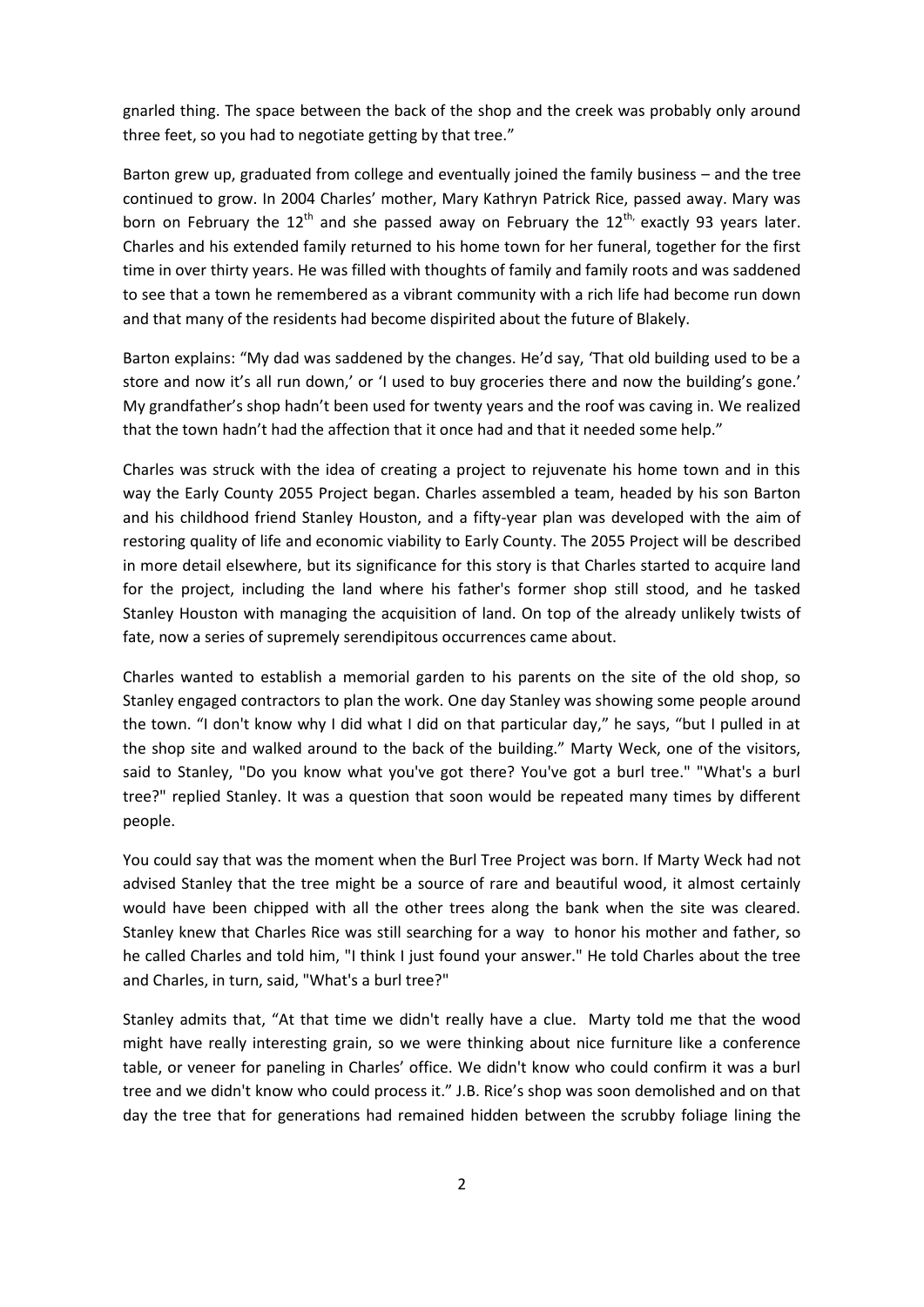Big Ditch and the back of the shop was fully revealed for the first time. Stanley knew he had to find out more about the tree.

In another one of those amazing coincidences, Stanley had met Steve Cross, a fifth-generation sawyer from nearby Iron City, about one year earlier. "I'd been carrying Steve's phone number around in my pocket for months, but I'd never called. I decided Steve might be able to help us, so he came and looked at the tree."

Steve is a specialist sawyer who works closely with skilled artisans to get the very best from every tree. Once he saw the tree he realized that he had just met the ideal person to advise everyone on what they had found. Steve told Stanley that only two weeks before he had met Mark Lindquist, who lives in Quincy, Florida, less than two hours from Blakely.

It would be no exaggeration to say that in all of the United States there is no person better suited to advising on such a tree. Mark Lindquist's history as a woodsman, artist and creative thinker meant that he was uniquely placed to understand its potential. He came and inspected the tree and confirmed that it was indeed a rare specimen.

Soon Mark was introduced to Charles Rice who recognized the can-do spirit that Mark brings to any idea, so he asked Mark to make a proposal for a project that would immediately focus the energies of the Early County 2055 Project. Mark did so, Charles delightedly accepted the proposal and at that moment the formal Blakely Burl Tree Project was born.

What follows is the unique story of what happened to the tree. We will follow its journey through the assembly of a remarkable team of experts, the respectful harvesting of the tree, the painstaking milling of the tree into sections chosen for the best use of its qualities, selection of artists from around the world to bring the potential of the wood to reality, the sometimes joyous and always painstaking process of the creation of Burl Tree art, its reassembly in its birthplace, and its triumphant presentation to the people of Blakely and the wider world.

The truth is that the Blakely Burl Tree was an unlikely survivor. It had grown largely unnoticed, unattractive and unappreciated. If it had been more accessible it probably would have been chopped down for firewood long ago. Now it has become the focus of intense interest and hope.

When we look back over the events leading up to the Project's inception, it is hard not to be amazed by the thin but unbroken thread of circumstance that led to its birth. If that pecan had not lodged where it did…if J.B. Rice had not built his shop right in front of it…if Stanley Houston had not taken his visitors behind the shop – and so on through all the chance occurrences that meant the right people were able to meet.

The timely recognition of this once-in-a-lifetime opportunity allowed a remarkable team of varied skills and backgrounds to be assembled. The project will ultimately belong to the community of Blakeley, although for a time the tree will be entrusted to outsiders who will help realize its full potential. The threads of history and circumstance that make up the burl tree story were sometimes thinly stretched, but they remained strong and were finally woven together in 2009. Was it all mere coincidence? Many of the good folk of Blakely believe it was the answer to sincere prayers.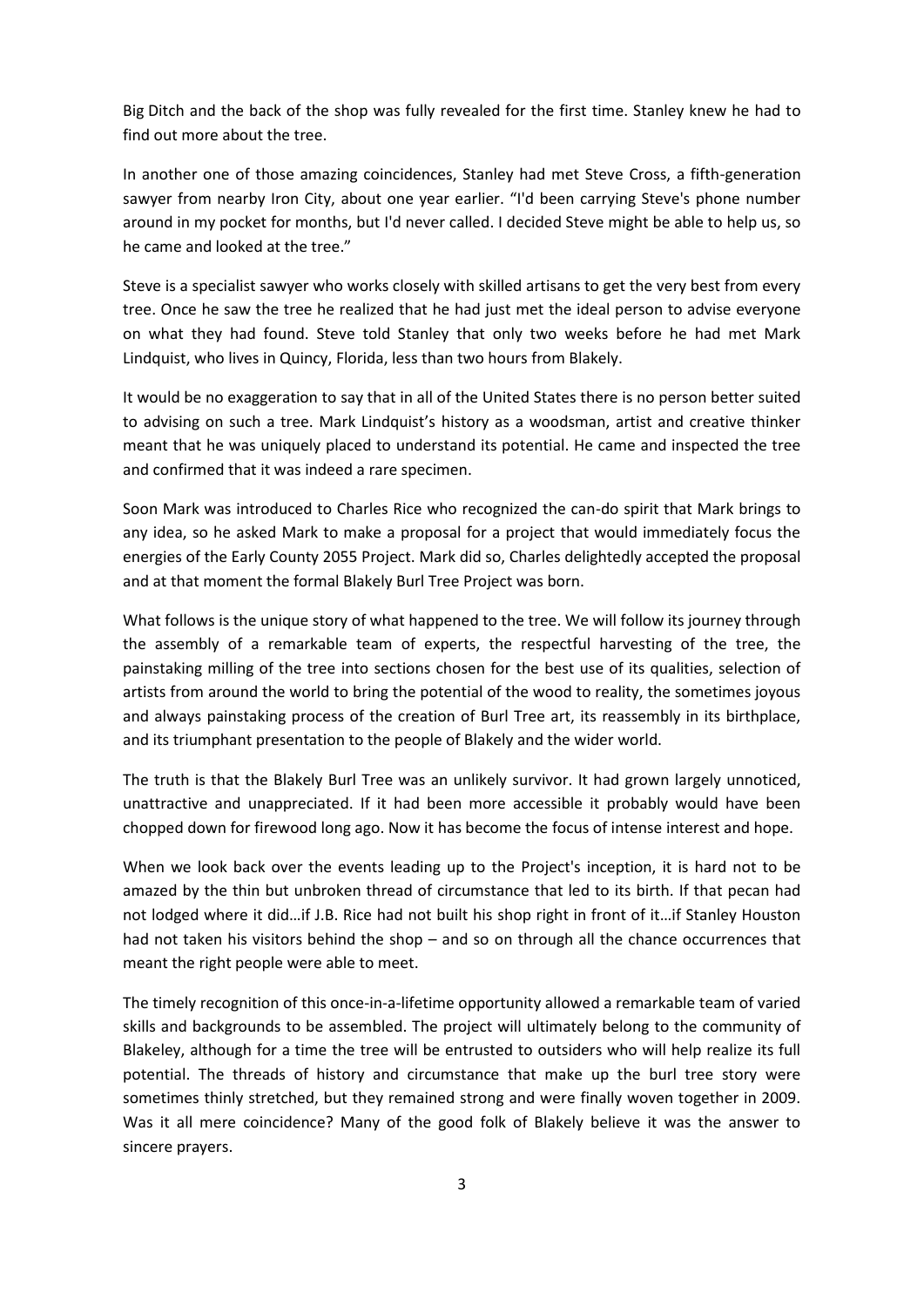### **THE HARVEST**

### <span id="page-5-1"></span><span id="page-5-0"></span>THE ROAD TO BLAKELY

It is a Saturday in late November 2009, and the rain mists down out of a humid sky as we trail in a convoy of four vehicles to Blakely, Georgia. The first vehicle is Mark Lindquist's pickup and Mark is guiding the team from his home in Quincy, Florida, to Blakely in south Georgia. We are going to work on a project that promises to be unlike any other project we have ever worked on.

Mark is the driving force behind the Blakely Burl Tree Project (BBTP). Charles Rice challenged Mark to create a new project that would fit in with the objectives of his Early County 2055 project and Mark has come up with a timetable that will challenge us all over the coming two weeks.

The next vehicle is an enormous motor home driven by Gary Stevens, the "harvest master." This huge vehicle will become our on-site mission control and project office. Gary is a construction superintendent from Santa Cruz, California, and he is the harvest master for the BBTP. There are two things that make Gary the right man for the job. Firstly, his work in the construction industry means that he understands machinery and how to lead a team. Gary is also one of the most successful wood artists in the United States. His energy and know-how will prove invaluable.

I follow behind in John McFadden's pickup, bouncing all over the back country roads in the turbulent wash of the motor home. John is our photographer and in the back is all of John's equipment. I'm here from Brisbane, Australia, to record and write about our time in Georgia. I only heard about the project from Mark a few weeks ago and I flew into Florida yesterday. Mark is good at convincing people to do what he wants. Despite visiting the USA more times than I can remember since 1969, I have never been this far south before and I am fascinated by the countryside.

At the tail end is John himself, driving a rental truck loaded with every piece of equipment imaginable, from a range of chainsaws to heavy rigging tackle, and from studio lighting to folding tables. Originally from Texas, now John lives in Minnesota, but spends a lot of his time working with Mark on a range of assignments. I've long admired John's photography and he is gifted with an insatiable desire to create unique images.

As we track and backtrack from state highways to small country roads, we cut through a large slice of the extreme southwestern corner of the state of Georgia. I am fascinated as the country unfolds because a few weeks before Mark had sent me a copy of *I Can Go Home Again*, a book written in 1943 by a favorite son of Blakely, Arthur G. Powell. He was a famous judge who lived and worked in Atlanta, but his book was about the very country we were driving through and particularly about Blakely, where he was born in 1873.

I wanted to see if the land still resembled his description from those wartime years. Just like us, he had travelled from Florida and he speaks of the countryside in glowing words: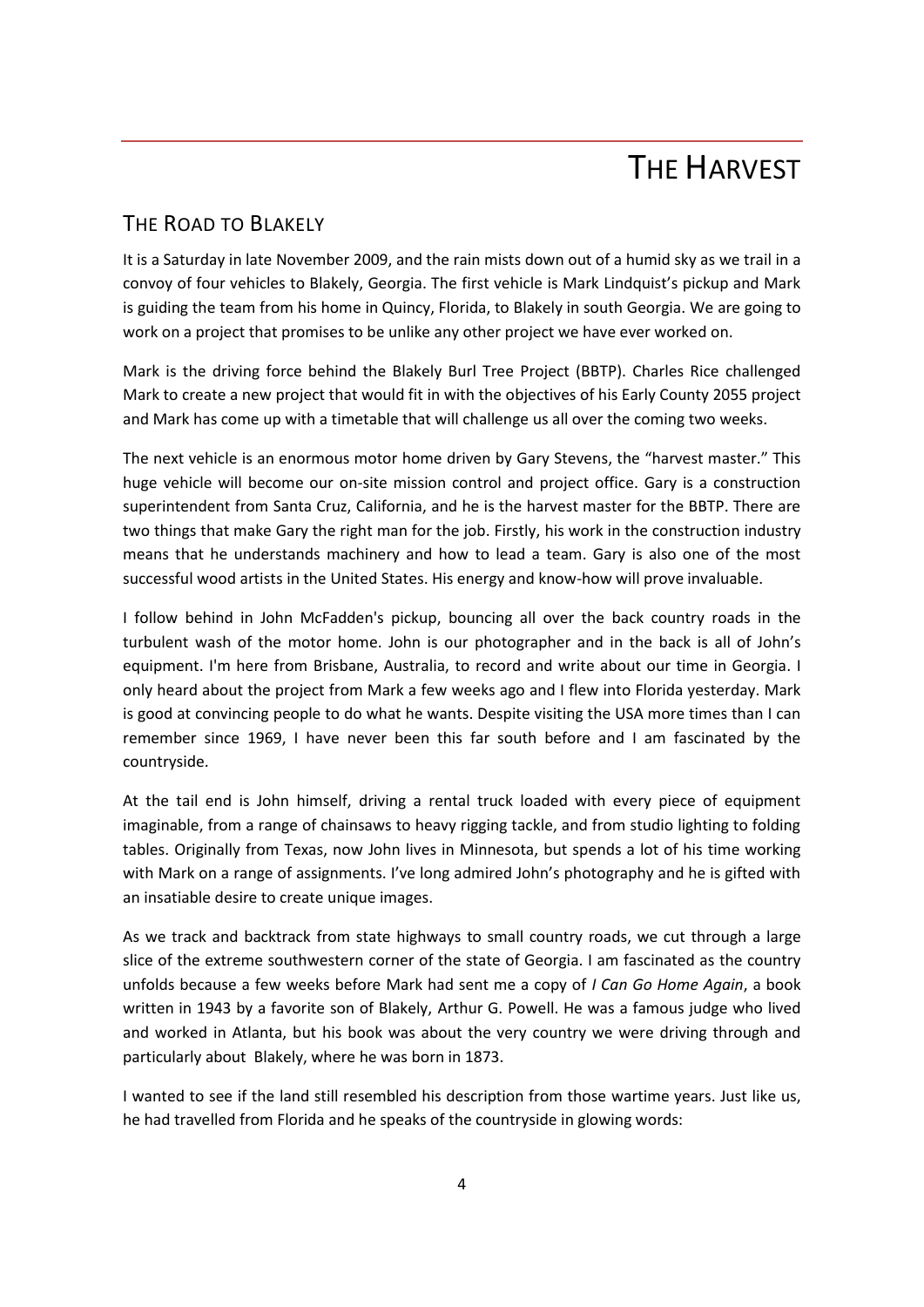In the pastures the cows grazed, and pigs grunted and rooted the ground. Roosters crowed and hens cackled in the barnyards. The farmhouses were neat and well kept. On the brow of a hill stood a modern brick schoolhouse. Here and there the steeple of a newly painted church rose above the grove of a country churchyard.

I see that we are travelling through good land. The soon-to-be picked cotton looks like it will be a good harvest, the forests are thick and healthy, and we often pass trucks loaded with pine logs on the way to the mill. All the signs of a healthy countryside are still there, but somehow it is not like the picture Powell painted. Instead of newly painted churches, we pass a lot of tiny, run-down roadside chapels in sore need of paint. Many of the farmhouses we pass are derelict and their barns lean all awry in that sad way of wooden buildings returning to the earth. We see old trailer homes surrounded by weed-filled yards full of rusting car bodies. Occasionally we pass a shack with a few people sitting on the porch watching the cars go by. The air of depression is at odds with the quality of the land.

Like many rural areas in the post-industrial era, we are passing through collateral damage of globalization. Powell had described how in his lifetime he had seen this part of the USA "…rise from primitive conditions to a state of prosperity and culture." Sadly, we are seeing the same country after decades of reversals.

### <span id="page-6-0"></span>THE TEAM ASSEMBLES IN BLAKELY

Soon we arrive at Blakely, the administrative seat of Early County and the focus of the project that has bought us from far and away. The town has about 5500 citizens, but my impression is of a much smaller town as we drive through sparse housing. Soon we pull into the central square, which Powell had described:

The courthouse square, or the Square, as it was commonly called, consisted of four acres, which means that there was about four hundred feet of frontage on each side of it. The courthouse stood in the center, and along the sides of the Square were stores, offices, hotels, livery stables, and dwellings.

My first impression is that not much has changed. The grand courthouse, built in 1905, has been beautifully restored and could grace a much larger city. However, as we drive around the Square it soon becomes clear that the community Powell described has taken some hard knocks over recent years. Some businesses seem to be doing well, but there are empty store windows and down the side streets I glimpse derelict buildings. It is a first hint of why Charles Rice was so sad about the decline of his hometown.

We peel off from the town square and a short block away find a vacant lot where a tall, distinguished man stands beside a car waiting for us. "Good morning, I'm Jim Murkeson," he says, "and I'm the Sheriff around here. I've come down to make sure everything is OK." It's a good start. Later I learn that Jim has been Sheriff for 25 years. He is a man deeply committed to his community and a thoroughgoing gentleman.

Soon we are joined by Stanley Houston, Charles' lifetime friend and self-proclaimed "bird dog" for the Early County project. Even though he has his own business, it soon becomes apparent that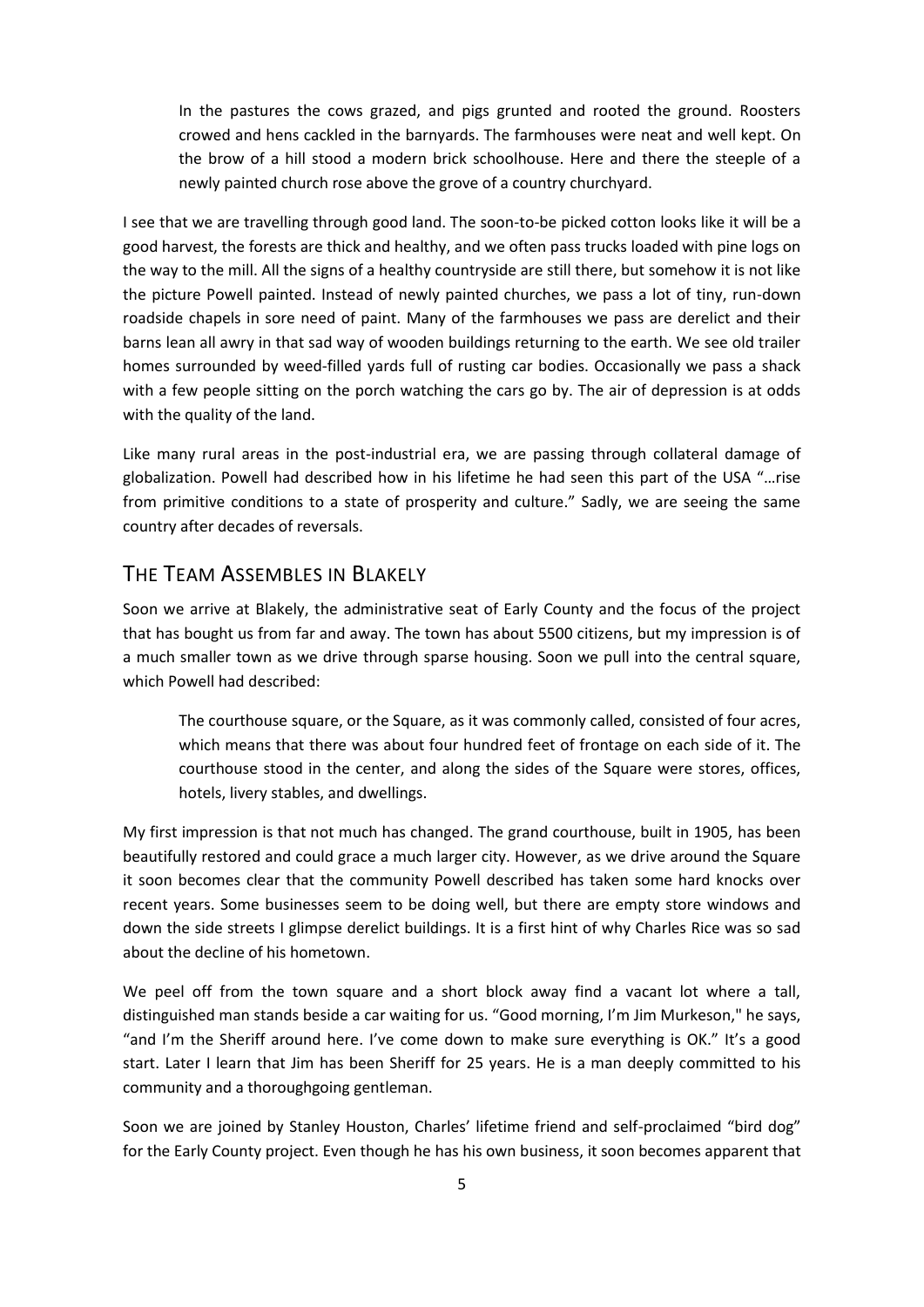Stanley is the man to ask if you want anything done. He's always there when you need him and his never-failing courtesy is confirmation for me that what I've heard about southern folk is true. They really do believe in good manners.

Others start arriving and in no time the large slab of concrete where the J. B. Rice Plumbing & Electrical Co. used to be is filled with people introducing themselves, all taking advantage of a lull in the rain. Mark is making sure everybody meets everybody and he introduces us to Chris Smith, another key member of the harvest team. He is a fine furniture maker from Florida, a quiet, unassuming man, but he will prove to be a tireless worker and he brings a lifetime of expertise to the project. Local contractor Jim Carver is also there with his team of workers. People are really eager to start work and the energy level is high.

I notice one man quietly standing back and Mark takes me across to meet him. "I'm Steve Cross," he says with a broad smile, "Nice to meet you." We shake hands and I've been introduced to one of the most colorful characters I've ever meet in my life. I believe it's impossible to render Steve Cross's speech in writing, but when he says, "Nice to meet you," it takes three times as long as the average speaker to finish the sentence. Each vowel rolls along, up and down, exploring every possible nuance of tone and color. I find it soothing music.

While everyone completes the introductions my eye is drawn to the tree standing in the background. I recognize it from photographs and wander over for a closer look. It slightly leans across the Big Ditch and is flattish on one side where it had flanked the building that used to be there. When I lean over the edge of the Ditch I can see that there is a lot more of the tree out of easy view. Soon we will discover that there is a lot of wood down there.

The film crew, Director Ken Brown and cinematographer Greg Andracke, arrive in their rental van after flying into Atlanta from New York. Some of us know Ken already from an exhibition project the previous year in Chicago. He is an Emmy award winning producer/director with a string of impressive credits. It is the first time we have met Greg. We are all curious to meet this toughlooking man who has a reputation for filming in hotspots around the world for major television productions. In fact he is fresh from Afghanistan, something that will provide us with many interesting mealtime stories. Greg is an Oscar-winning documentary maker and we soon learn that many films we know well were shot by him.

Mark already prepared a plan for the site and he is pleased to see that, courtesy of Stanley and his local team, power, water and waste disposal have been laid on. Also, the Big Ditch has been dammed to keep the base of the tree free of water. Across the road there is an old wooden warehouse where the heavy equipment has been stored. Once we are sure where everything is, Gary maneuvers the motor home onto the site and as the rain returns, we all take a collective breath. The work begins.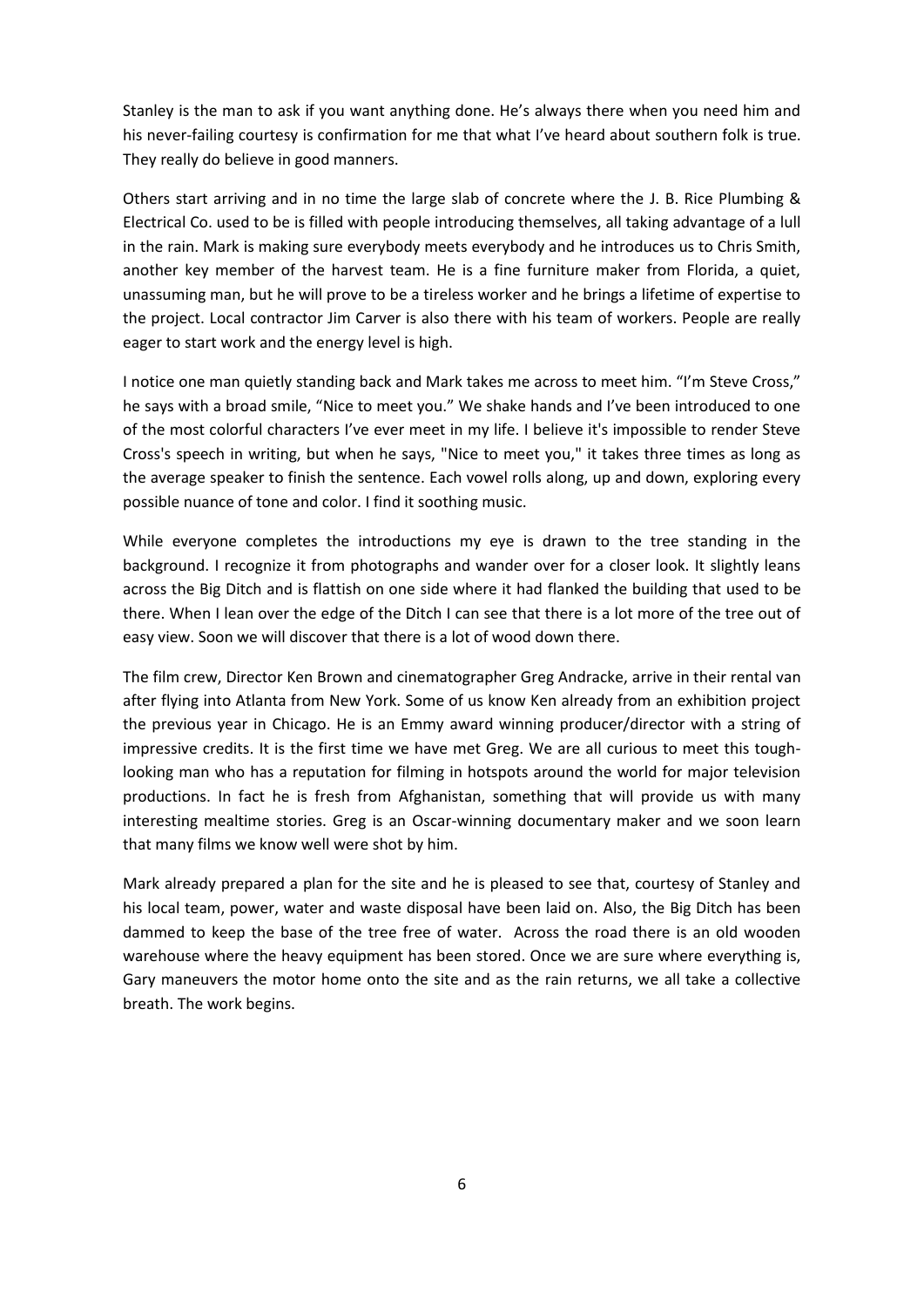#### <span id="page-8-0"></span>BUILDING BRIDGES

Under Mark and Gary's directions, locals Billy and Felix Davis attack the brush surrounding the tree with enormous enthusiasm, clearing the way for the first stage. While others lay out tools, Gary shows why Mark chose him as harvest master. He disappears inside the warehouse and soon emerges driving a thundering long-reach forklift called a Tele Handler that has a 10,000 lb lifting capacity and can extend up to 54 feet. It will prove to be our most versatile tool. He parks the Tele Handler, then returns for the Zoom Boom, a telescoping man-lift with an 80 foot-high reach that will be used, among other things, for the film crew to work from. Next he emerges from the warehouse with a John Deere backhoe/loader for the light dirt work and a John Deere excavator for the heavy digging. It's like a charge by the mechanized cavalry and I am pretty impressed by the easy way he jumps aboard any equipment and fires it up. I've worked with Gary before on art exhibitions, but I haven't seen this side of him.

In pouring rain Steve Cross pulls up in his truck loaded with lumber. Mark and Gary have designed a bridge and Steve has pre-cut all the components. While Mark supervises the unloading, Gary gives clear instructions and the visitors and locals jump to it together as if they have been doing it for years. The tools are unloaded, the wood is laid out and people swarm all over it. Within a remarkable two hours a footbridge has been constructed and is swung across the Big Ditch. It immediately becomes clear how much easier it will make everybody's tasks. Mark explains: "The Big Ditch is really impassable and it's a long walk around to the other side, but we needed access to both sides. Also, we needed a place where people could safely watch what was going on. We did it together, visitors and locals, and everybody worked really well. It was a kind symbolic of how the project would go."

It was astonishingly fast, but it was not a rough job. Even while the bridge was suspended in the air and some of the team were underneath screwing braces into place, Chris was balancing on the teetering topside, carefully planing the handrails smooth. Once the bridge is in place, Gary and Chris give it a final inspection. "I don't like that rough edge there," says Gary, pointing to a handrail that has a less-than-perfect edge. "Neither do I," says Chris. Within moments they have taken the handrail off, turned it over to hide the imperfection, then attached it to the bridge again. It is a joy to watch their determination to do the job as well as they can.

As work proceeds, Ken and Greg prowl, filming constantly to capture every unrepeatable moment. John is everywhere taking photographs, lying on his back in the mud, climbing machinery, ever watchful for unlikely angles.

The smaller trees and saplings around the burl tree are soon cut away and the site is cleared enough for work to proceed, but a lot of mud and debris have accumulated on the large slab. We are all mightily impressed when a fire truck arrives and with their heavy hoses the firemen blast the site clear in minutes. It is a wonderful example of how the community supports what we are doing, even though at this stage most of them are not quite sure what is going on. Around about now I start to hear the rumors about the tree. One man watching us work says to another, "I hear that tree is *real* valuable."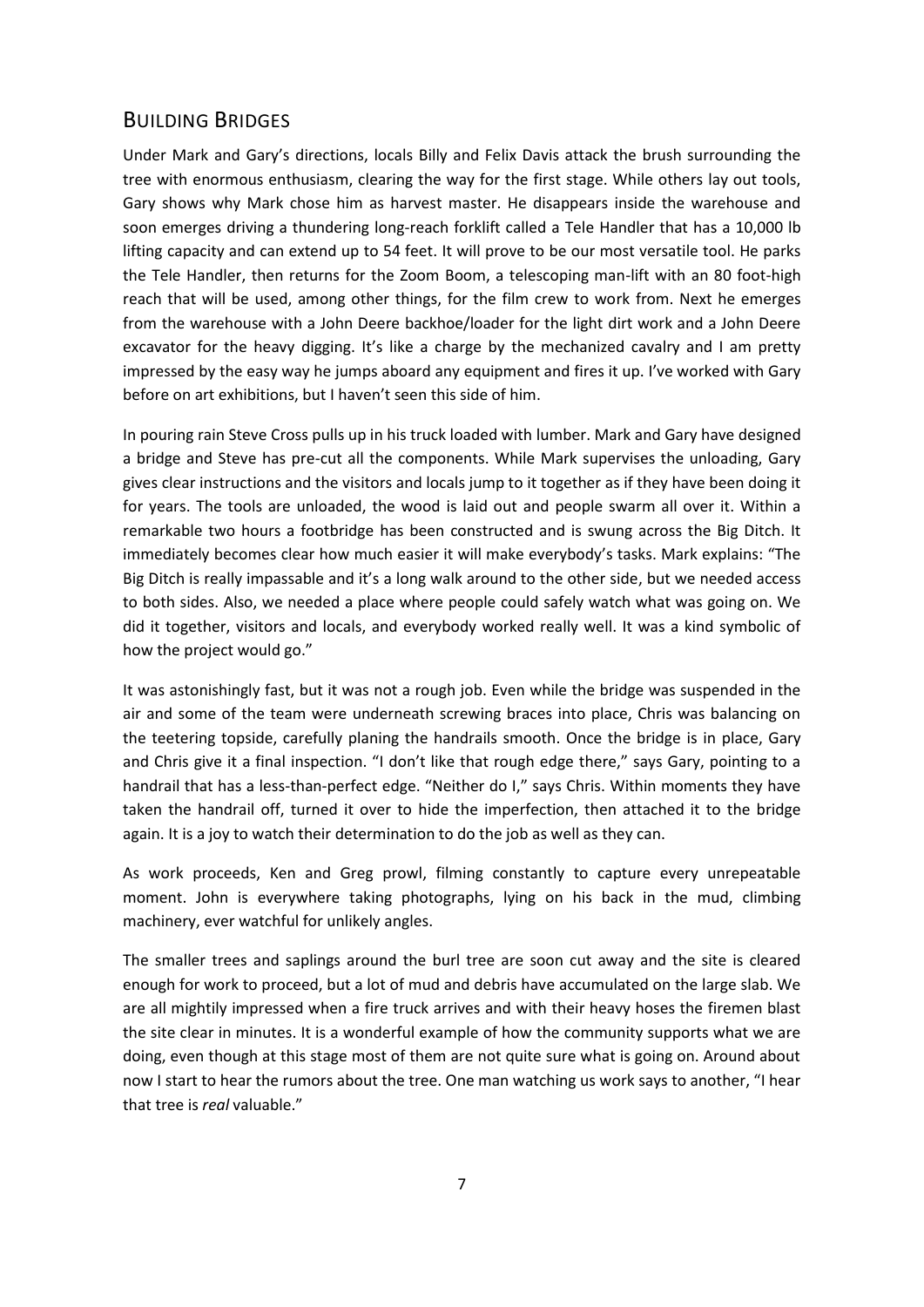When Charles and Catherine Rice arrive with their son Barton and his family, work pauses while introductions are made all round. Everyone gathers on the bridge for John to take a historic group photo. With eighteen people on it the bridge sags noticeably. Gary and I exchange eye rolls, but the bridge passes with flying colors. It's a good beginning.

As evening approches, I watch Mark and Charles in a quiet moment while they stand in front of the tree and feel its rough surface.

"It's pretty amazing isn't it?" says Charles.

"It is," agrees Mark, pointing to the thickest part of the trunk. "This wood here will be utterly spectacular."

"Is it just these little knobs here that will be burl, or is it all wonderful wood throughout?"

"Well," says Mark, "that's what we're going to find out!"

### <span id="page-9-0"></span>THE OFFICIAL WELCOME

That evening we gather for a welcoming southern barbecue dinner. Charles and Catherine Rice are there with the Early County team, as well as local dignitaries who are important to both the 2055 project and the Burl Tree project that exists within it. We are welcomed by Mayor Ric Hall, a man with a wry sense of humor delivered with southern charm. He explains why the town is excited about the Early County Project. I start to understand more about the breadth of what the Rice family is trying to do. Later the Mayor tells me that many communities would dearly love to be able to revitalize themselves in such a way, but they just can't afford to.

We all settle in for dinner and I have my first taste of corn flatbread, pulled pork and '*nana puddin'.* I am as pleased with the experience as the rest of our crew. Mark outlines the BBTP, then invites Charles up to present him with a mounted photograph of Charles' childhood home in Blakely. Charles is astonished because the home is long gone and he had mourned the lack of a photograph. Stanley had tracked down one surviving photograph that showed the house partly falling down, but Mark was able to digitally manipulate it to recreate a perfect image. The stunned look on Charles' face is wonderful. This is a project that will tap deep into personal stories.

### <span id="page-9-1"></span>**GETTING TO KNOW BLAKELY**

The next day the sun rises in a clear-washed sky and the town of Blakely is bathed in glorious fall sunlight. It is Sunday and as the Burl Tree site is directly opposite the First Baptist Church, Mark decides it would be respectful to take a day of rest from using the heavy machinery.

Mark, Gary and John decide to work at reorganizing equipment and setting up the computer systems for processing images in the mobile home. Ken and Greg are invited to tour Blakely in the Early County Project truck. I'm used to seeing big trucks in the US—huge-wheels, rumbling engines and macho exhausts—but when I see this truck, my jaw drops. The monster machine has been funded by the Early County Project as a rolling billboard to help publicize what they are trying to achieve. It is used at local football games, homecomings and other events to fly the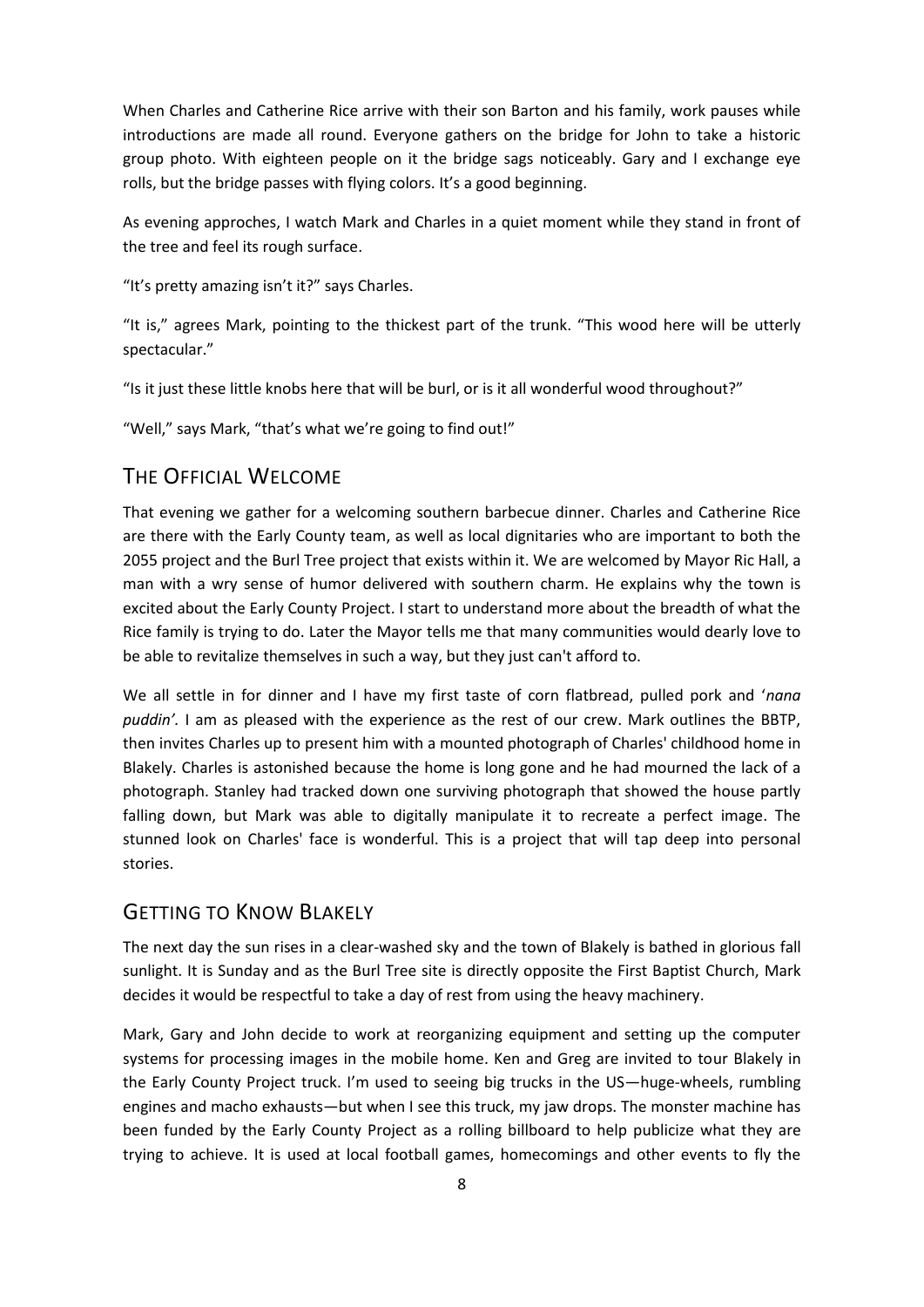Early County banner, and a more attention-getting vehicle is hard to imagine. Catherine, in a rare blunt moment, tells me she has named it the Big Ass Truck. I ask Charles where he got the idea for this publicity machine. "Being a business type," he says, "I suspected it would take something more than a web site and brochures to reach the 14,000 folks in Early County, and even more outside the County. I figured if The Big Ass Truck couldn't draw attention nothing would!"

To my delight, Charles invites me to spend the day with his family. It is a special opportunity to find out more about the opportunities they are offering to the local community. After showing me a number of properties that the Early County Project has purchased, we drive through Blakely Commons, a new housing development with sixty brand-new homes. As we cruise the tidy streets Catherine tells me how much it means to them to see this project completed: "There were so many homes that had fallen into such disrepair here," she says. "This is so beautiful and people are taking great pride in their new homes. We hope people will take that pride into the schools and their futures." Charles has donated land to the small community for use as shared parkland and playgrounds, and as he explains why he feels it is so important to provide a good environment for children to grow up in, I can hear the echoes of his own happy childhood in Blakely. He wants to know that children can still have a childhood to remember here.

Next we visit the J.B. Rice Youth Center that Charles and his family established in 1981 in memory of his father. When his mother passed away in 2004, Charles wanted to do something in memory of his mother and that idea planted the seed of the Early County Project.

It is a short drive to Kolomoki Mounds, once the center of a thriving and significant native American settlement. It's now a state historic park covering some three hundred acres. Scattered around the site are seven earth mounds that were built between 1000 and 1700 years ago. As we walk through the woods beside the biggest mound Charles describes how they used to ride their bicycles out there when they were children. "We found Indian arrowheads every time we came here," he says. He describes how they did what all country boys did in those days—they swam, fished, rode their bikes and played in the woods. The family spends a happy few hours playing on the vast plaza that spreads from the foot of the mound. It is an enormous area and when we climb the mound for a family photograph I start to get an idea of how much earth was moved to create this fragile structure. Later I learn at the small onsite museum that it must have taken over two million basket loads of earth to build the mound.

When we are walking across the grass Charles tells me how he used to try to ride his 1945 Flathead Harley up the temple mound when he was 13 years old. "I'd start hundreds of yards away over there at that smaller mound and accelerate to top speed, probably around 70mph," he bends his knees and sweeps his hand to show the track he took across the plaza, "but I could never get all the way to the top. Half way up it'd just flip over and we'd slide all the way back to the bottom. I must have been about 90 pounds and that bike would have been around 350 pounds." He pauses, looking slightly guilty. "Of course we didn't know much about the history of the mounds back then." Charles' regret for his youthful disregard of the special nature of this site is obviously sincere, but I can see the memory of flying across the plaza and thundering up the mound is still fresh in his mind.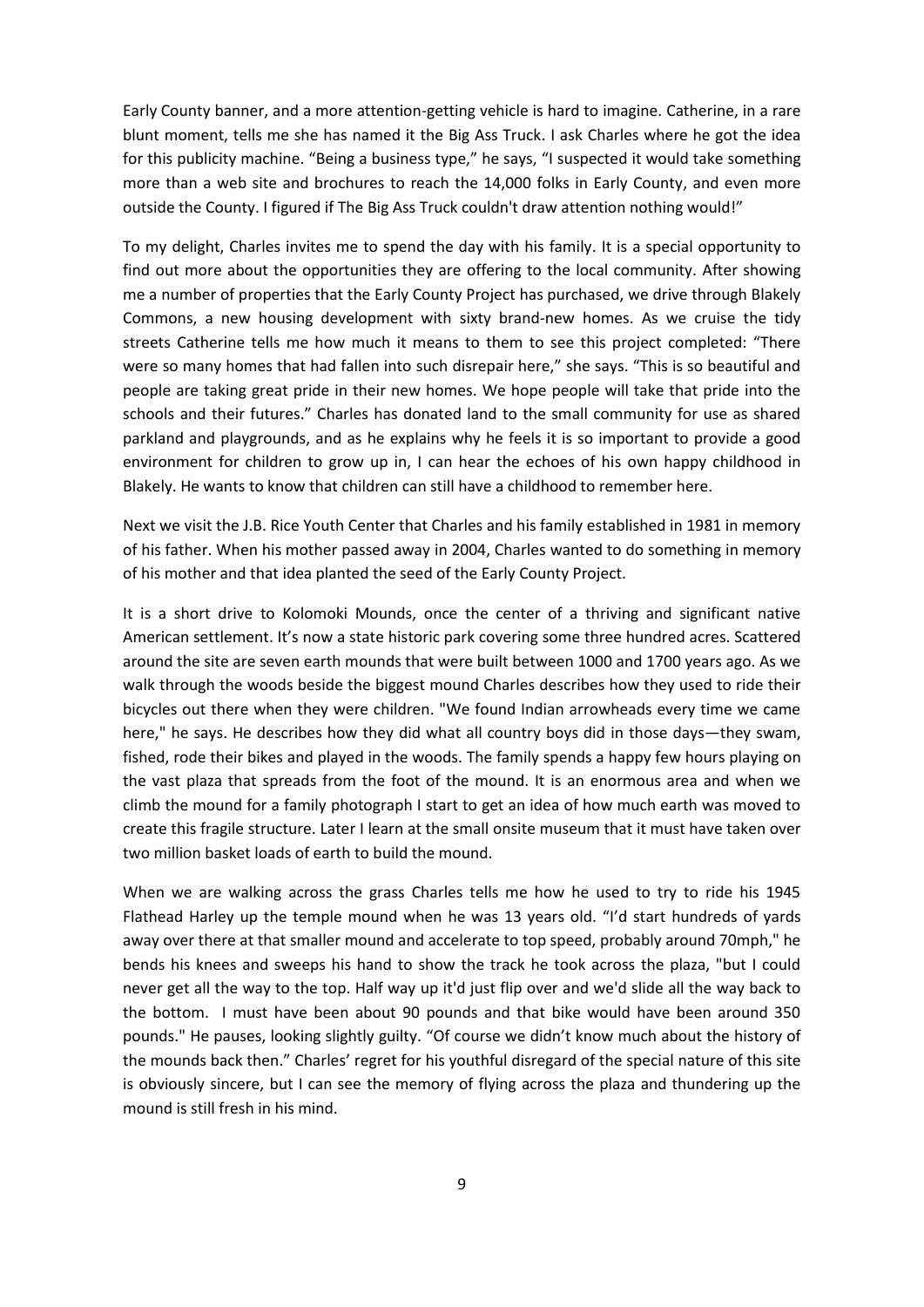As we walk back to the car Charles tells me about his bullet car, a racer made from an aircraft fuel drop tank that his father built for him, and the risky adventures he got up to. "I wasn't afraid of anything," he proudly tells me. "I drove that thing with no licence, no tag and no lights, 100 miles from home and back!" Catherine laughs at this: "He's a big boy with toys," she says. "Everything is speed, speed for Charles and I think it started with that bullet car." Later I learn that Charles now rides a Ducati 996RS motorcycle with a top speed of more than 210mph! All those years ago the 13-year-old daredevil risked his life thundering across the plaza at Kolomoki Mounds, convinced he was invincible. Remarkably, sixty years later, Charles is still getting his speed kicks.

That evening we all gather at the Sweet Georgia Brown restaurant—more wonderful Southern cooking. One of the most charming customs I've seen here is the special way people have of saying grace before meals. Instead of formal prayer, it is more of a personal chat with God to offer thanks. It's also a chance to do some pretty good PR with the people listening, and once more Stanley lets us know how much everyone appreciates all the good work that is being done. It's a peaceful moment of reflection and I use it to think about how these personal moments are gone from most family tables and what a loss that is.

During the meal I catch up with Ken and Greg and they tell me about their day in the Big Ass Truck. "Wow!" says Ken. "Stanley drove us everywhere. What an experience! The door was so high I didn't know how I'd get into it, but when it opened, three chrome-plated steps popped out. When I hopped into the plush leather seat the FOX business news was playing on a wide-screen TV smack in the middle of the dashboard. Greg and I were the only ones aboard and wherever we went heads turned, and smiles and waves greeted us. If anyone looked with a blank expression, Stanley hit the customized BAT horn and that got a smile, especially from the kids. I felt like I was riding shotgun."

Later I learned that the six-door BAT weighs 26,000 lbs and is 28' long and 9.5' high. It has an onboard communications and entertainment system that includes every imaginable electronic device and it can put on a dazzling sound and light show of its own. Any concerns I felt were calmed when I learned that the BAT is much more environmentally friendly than it appears because it has been converted into a Hydrogen Hybrid with a closed hydrogen-producing system. There's no doubt it does the job, as Brad Hughes, who drives the BAT, proudly tells me, "Every time I stop and people start snapping photos, it's an opportunity to tell people why I love the place where I live and what's being done to improve our community."

Mark joins us and tells us about their much quieter day. "Gary and I walked around the tree a lot. It was a relaxed time for just the two of us to do some critical planning. I'm pretty experienced with aerial burls and Gary's had a lot of experience working with root burls and getting them out of the ground unharmed. We have to be careful not to pollute the stream when we move the tree and he knows how to do it without a lot of ecological impact." I'm starting to think that there never was a tree so carefully discussed and examined. Mark also tells us that there was a constant stream of visitors to the site, all curious about what is going on. "I talked to them all about it. It's important to let people know what we're doing."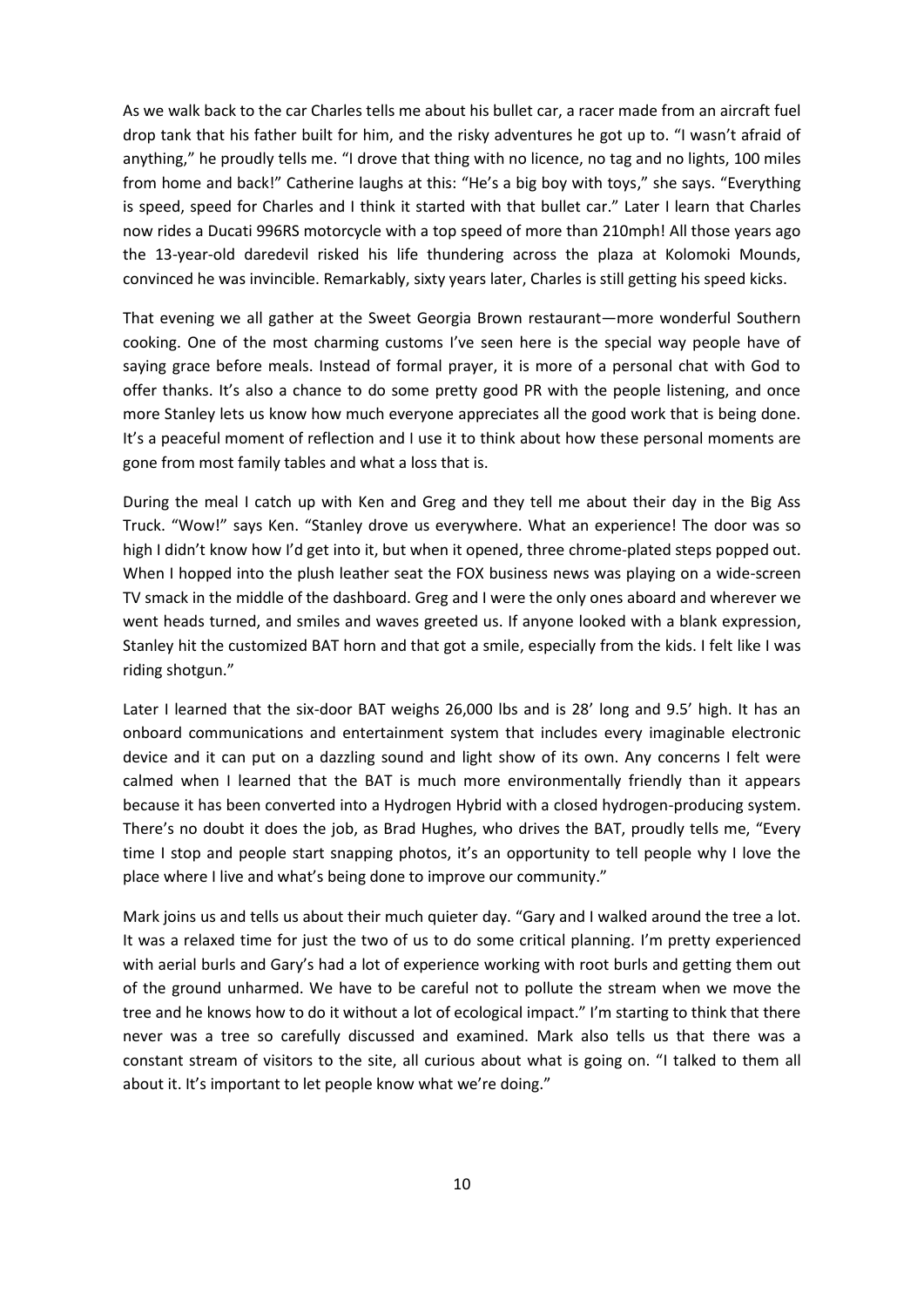After the meal when we are walking to the car park, Charles looks back to where Stanley is thanking the restaurant owner. "You know,' Charles says, with affection written all over his face, "without Stanley this project would never have gotten off the ground. I love Stanley Houston," he says. "It's hard not to." Amen to that.

### <span id="page-12-0"></span>STUDYING THE TREE

On Monday the perfect weather continues and we are all on site before sunrise to catch the early light for the cameras. Mark explains: "The hour after sunrise and the hour before sunset is when you find the 'glory light'." He looks up at the light-dappled surface of the tree. "This light is as good as I've ever seen." The filming of the entire tree has to be finished this morning as a local contractor will soon arrive to take down the limbs. Although most of our interest is focused on the burl-covered trunk, there is a lot of wood in the branches and they will be carefully cut and stored on pallets.

Mark and Gary quickly ride the Zoom Boom up among the branches, getting as close as possible to every branch and fork to decide how the best cuts can be made. It is the first chance to look closely at the branches, checking for faults and hollows, as well as to identify the prime wood. They huddle above the rest of us in intense conversation, pushing as close as they can to every part of the tree. Earlier Mark had told me why they are getting such an early start: "We had such a great day yesterday looking at the tree, but today we need to get up close with the Zoom Boom. Gary and I both know a lot about trees and about burls. We speak the same language and we pool our knowledge."

While most of us are looking up at the Zoom Boom, one of the local crew sidles up beside me and asks in a quiet voice, "Hey, I heard that tree is worth half a million. Is that right?" I try to explain that it is hard to put an actual value on the tree, but it would be nothing like that. "Yeah, right," he says.

Mark and Gary descend from the Zoom Boom, then start scrambling around in the mud at the base of the tree, probing and banging on the sides. Mark emerges from the ditch, wiping his hands: "Well, we agree that there probably isn't a big taproot. That's important because if there is, it's going to be much harder to get it out of the ground." "Yeah, we agree on that," says Gary, "but we don't agree on whether the tree is solid or not. I think it might be hollow, but Mark doesn't. Let's hope he's right."

The two of them are joined by Greg in the Zoom Boom and with Mark directing he films the foliage and bark of the tree as they are brought into sharp relief by the slanting light. The rest of us stand below, craning our necks up at the small group perched on the end of the long arm as it lurches, mantis-like, across the ground. Mark's voice floats down to us: "A little more to the left…a little more…that's it! See that Greg? That's what we want."

Mark's intensity mounts. Down on the ground he urges Greg and Ken to get as much footage as they can, all the time pointing, guiding and suggesting. John is busy catching those last-chance images of the standing tree. I overhear snatches of gleeful conversation between John and Mark as they both photograph the tree under the changing light of the rising sun. "Look at that!…Oh boy!...Isn't that great light?"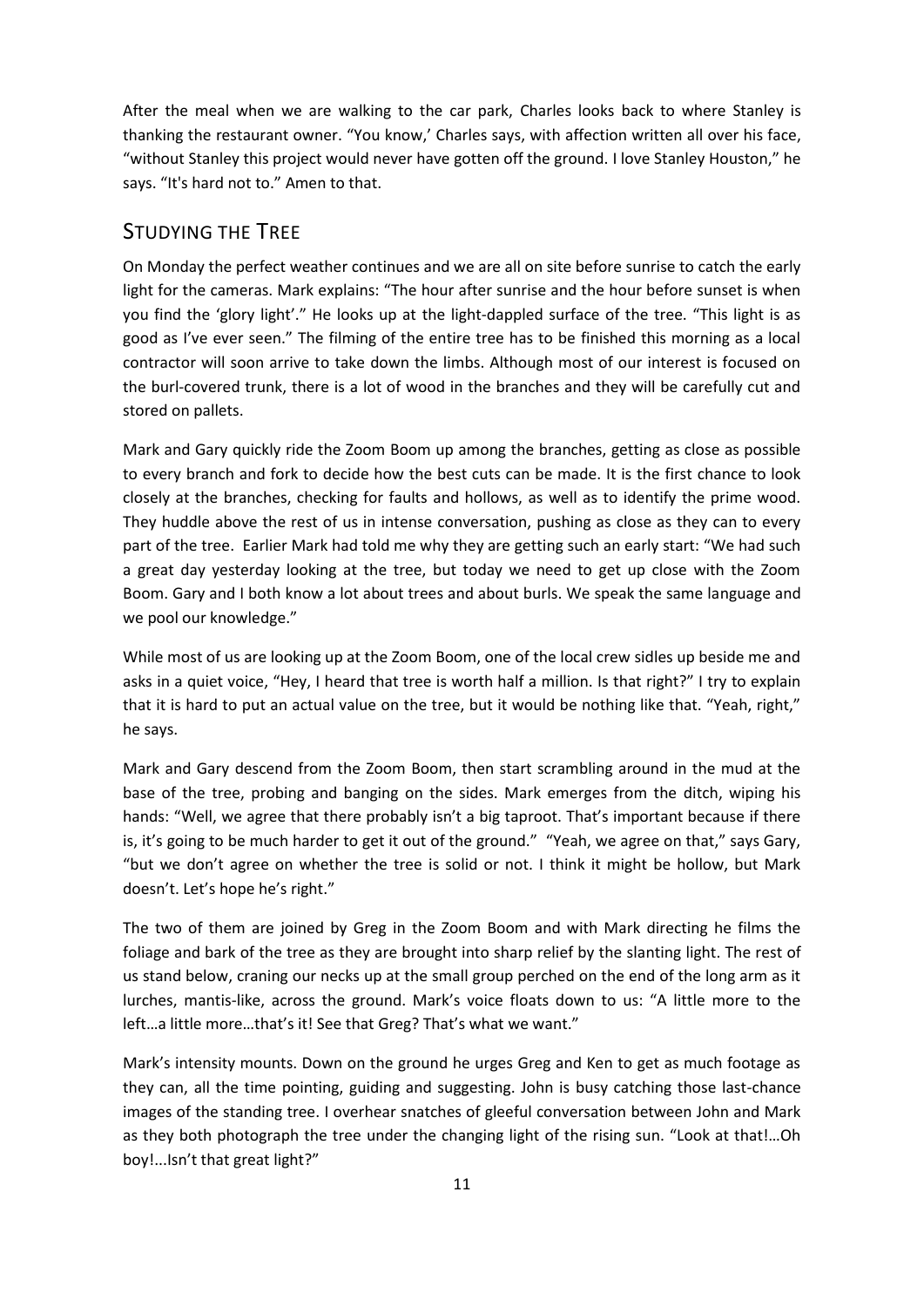When Mark is satisfied that we have made the most of the early light, we all take the short walk to the Funny Girl restaurant on the town square. Stanley has arranged for the owner Heather to look after us during our time in Blakely and this morning's breakfast is proof that she has enormous pride in her work. Every day we are delighted by her new offerings and her bustling good humor.

When we all walk back to the burl tree, cars are already cruising by, drivers slowing to take in the scene, heads swiveling as they pass. Others walk by, politely keeping back, but obviously curious about what is happening. I enjoy listening in to their conversations and a common topic is the value of the tree:

"You know, I heard that tree is worth \$500,000."

"I dunno, I heard it's more like \$750,000."

Mid-morning a man approaches us and introduces himself as a local high school teacher who teaches forestry, and he asks if he can bring his class down to watch. When the large group of students arrives they politely line up, full of that energy that comes from an excuse to get out of class, but also full of curiosity about what we are doing. Mark explains the project to them and they rush him with questions. It's a good moment because if the project goes as planned it should have more significance for these young people than anybody else there. The teacher tells them it's time to go, but one young man puts up his hand. "Is it true," he asks, "that the tree is worth a million dollars?"

Work is briefly suspended while Charles' grandson Stephen is given a ride up in the Zoom Boom. He shows a lot of the brightness and curiosity that Charles must have had at that age, and because he is so quick and so polite, nobody minds taking time for him to have this once-in-alifetime experience. The wide-eyed glee on his face is enough thanks. Barton and his son John also take a quick ride, but then time runs out and we all clear the way for an important moment.

Charles and his family gather with Mark and Stanley, facing the tree and the place where the old J. B. Rice shop stood, and local pastor Fred Daniels offers an emotional benediction and speaks of all that the tree symbolizes. Charles is clearly moved and he reaches out for his wife's hand. Later I ask him about it: "I was very emotional," he says. "It was like a time warp and a thousand images flashed through my mind. So much emotion and so much history…..and such a beautiful prayer and dedication."

### <span id="page-13-0"></span>THE SHOW BEGINS

The tree service contractors have arrived and we all take a collective deep breath. Mark knows that these first cuts will irrevocably determine what can be made from the wood, so he has produced a cutting plan indicating where to cut. Usually such operators only have to worry about getting the wood down to ground as quickly and efficiently as possible, so it is an interesting challenge for them to cut to a predetermined plan.

As the contractor's cherry picker swings up to join the Zoom Boom and the Telehandler, from below it looks like we are watching a get-together of overgrown insects. The smallest limbs are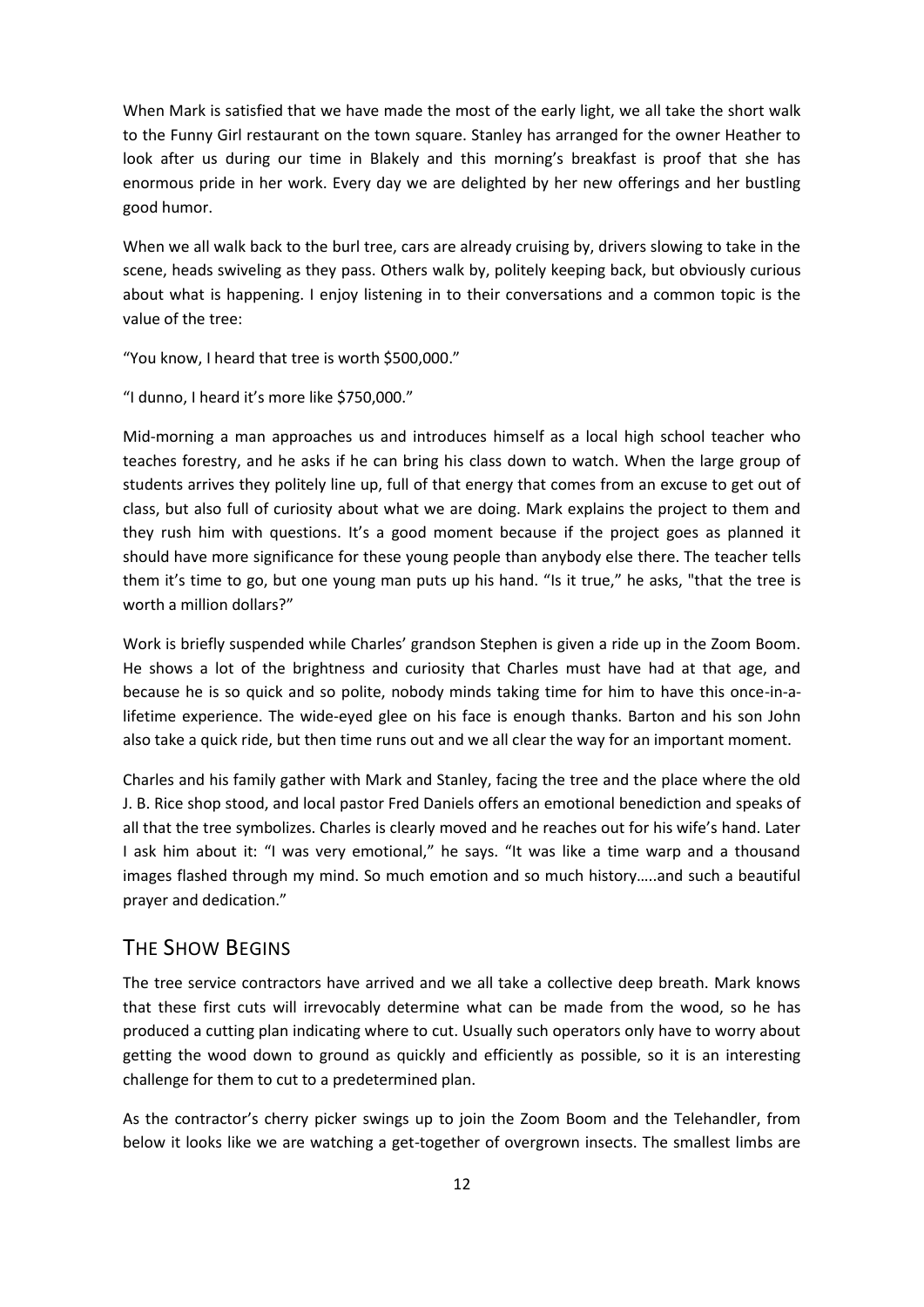lopped and quickly chipped, but everything above a few inches in diameter is lowered carefully to the ground. The foliage disappears into the machine and emerges as a pile of mulch, and I am struck with the thought that if it hadn't been for strange circumstance the whole burl tree might have been joining these branches in anonymous oblivion.

Mark and Gary once more maneuver as close as they can so Mark can direct each cut. The heavy sections of branch, each weighing hundreds of pounds, are tethered to the Zoom Boom and they swing alarmingly in an arc through the air as the tree service operator cuts them through. Mark leans in close to take photographs, but is never in danger. Later he told me, "Those guys were incredible! I'd tell them what I wanted and they were able to do exactly right every time. It was like a ballet watching those limbs swing in the air."

While Greg films from below, Gary calmly steps across empty space from the Zoom Boom to the tree, then shows exactly where a cut should be made. Later I ask Gary about this aerial bravado and he says, "Well, I guess when you work hundreds of feet up in the air like I do on building projects, you get used to it!"

After the branches are lowered to the ground they are stacked on the heavy duty pallets that Chris has been making in the warehouse across the road, helped by the Davis brothers. Chris is a quiet achiever and often we only realize he is there when something that is badly needed appears as if by magic. By the end of the day all the branches are cut and the ends are waxed to prevent splitting. The branches don't have any burl on them, so it is a large amount of straightgrained material that might be used for fine cabinet making. The wood is all moved to the warehouse and as the doors are closed I see Mark taking a satisfied look at the stacked wood. It's a good start.

That night we enjoy another enormous meal at the Funny Girl restaurant. It's time to swap stories over a beer and Greg keeps us entertained with his recollections of working with famous reporters. Most of all we lean close while he tells us what it was like during his recent time in Afghanistan. Local Jim Carver follows with stories of his time in the Middle East with the Marines. I sit back and look around at the intensely interested faces. Not for the first time I marvel that I am in a place very far away from my world. I am getting new insights into America and feel very grateful for the opportunity.

At the end of the meal some of us go back down to the site to discuss tomorrow's plan. John and Mark go into the mobile home, but I see that a police car is parked next to the tree, so I go over to talk to the deputy. He tells me that Sheriff Murkeson has detailed somebody to be on duty there every night. I'm impressed with this further evidence of community support. "Have you ever guarded a tree before?" I ask. "I can't say I have," he replies. "Do you get bored?" "Well no, I get out and walk around every now and then." I am starting to get some idea of why the townsfolk are convinced the tree must be *really* valuable.

Back in the mobile home, John is seated in front of a bank of computer screens, surrounded by a wall of memory banks and processing equipment. He's busy making backups of the movie footage that was taken that day. Mark is on the other side of the table sorting still images that he and John have taken. I sit and transcribe notes and we all work contentedly till late in the night.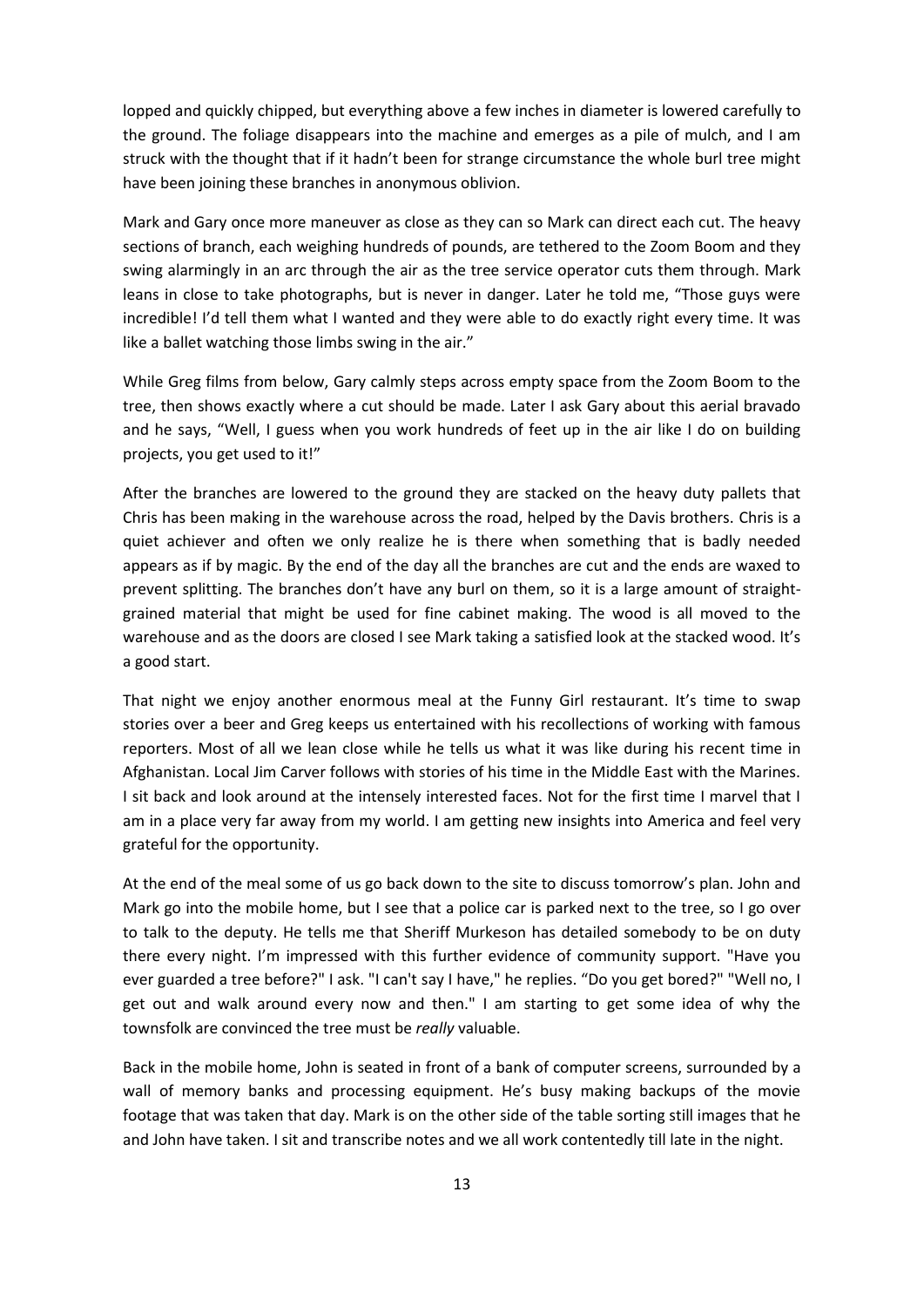### <span id="page-15-0"></span>DIGGING DEEP

It's early Tuesday morning, and the team gathers by the tree. Silhouetted by the rising sun, the massive trunk of the tree looks strangely imposing now that it has been shorn of its foliage and branches. Its lumpy, gnarled surface gives an impression of extra weight. The trunk now resembles a large letter "Y", with an elongated lower part and two short arms where the major limbs were cut. The impression of weight is enhanced by the fact that it is very solidly embedded in the bank of the Big Ditch. Somehow, the crew has to lift that whole trunk out of the ground with as much of the root system intact as possible.

It's time for creative and careful use of the digging machines. The Zoom Boom is attached to the top of the trunk with a chain to prevent unexpected movement, then the contractors start carefully scraping away the topsoil and the accumulated trash of decades. Bricks, lumps of metal and concrete all are lifted into the dump truck. I imagine the people who threw these unwanted things away thinking, "Nobody'll ever notice this back there behind the store. I mean, nobody ever goes there…."

With Mark supervising, Chris and Gary are busy with the local crew, working their way towards the roots with shovels and pickaxes, occasionally stepping back for the digger to scrape dirt away from what they have exposed. They want to expose as much as possible before they call on the enormous crane that has arrived. Gary repeatedly climbs down right beside the heavy swinging digger, delicately guiding every scrape of dirt and once more I marvel at his rapport with the operators.

I talk with Jim Carver, the contractor for much of the work, about our day at the Kolomoki mounds and I mention Charles and the Indian arrowheads he collected. Jim tells me that Greg Baxley, one of his workers, has an enormous collection. "He's got a nose for 'em," said Jim. When I am introduced to Greg, he happily invites me to see his collection. It's another new experience to look forward to.

The hole deepens and the root ball is increasingly exposed. The major roots are widely spread and decisions have to be made about where to start cutting these roots to free the tree from the soil. It's painfully slow work and by late afternoon Mark calls a halt because the tree has to be left standing overnight and any more soil removal will make it unsafe. As evening approaches the tree stands ready for the next day's work, the lifting of the tree. A barrier is erected around the now-enormous hole and the site is left in the care of the Sheriff's Department.

Word appears to have spread that burl trees might be valuable and we hear that there is an oak burl tree on a farm not far out of town. In cool evening light we drive out to inspect the tree. At first glance it is a fine specimen, even bigger than the Blakely tree. Mark and Gary sound the tree with a large metal bar, resoundingly thumping the sides, but instead of a solid 'thunk', there is a flabby-sounding 'spludge'. The tree is hollow and largely rotten, but we are not surprised as trees like this often let in water, then rot from the inside out. We stand back, disappointed. It's a shame nobody found this tree before it started to rot. The unspoken fear is that the next few days will reveal the Blakely tree is also rotten inside.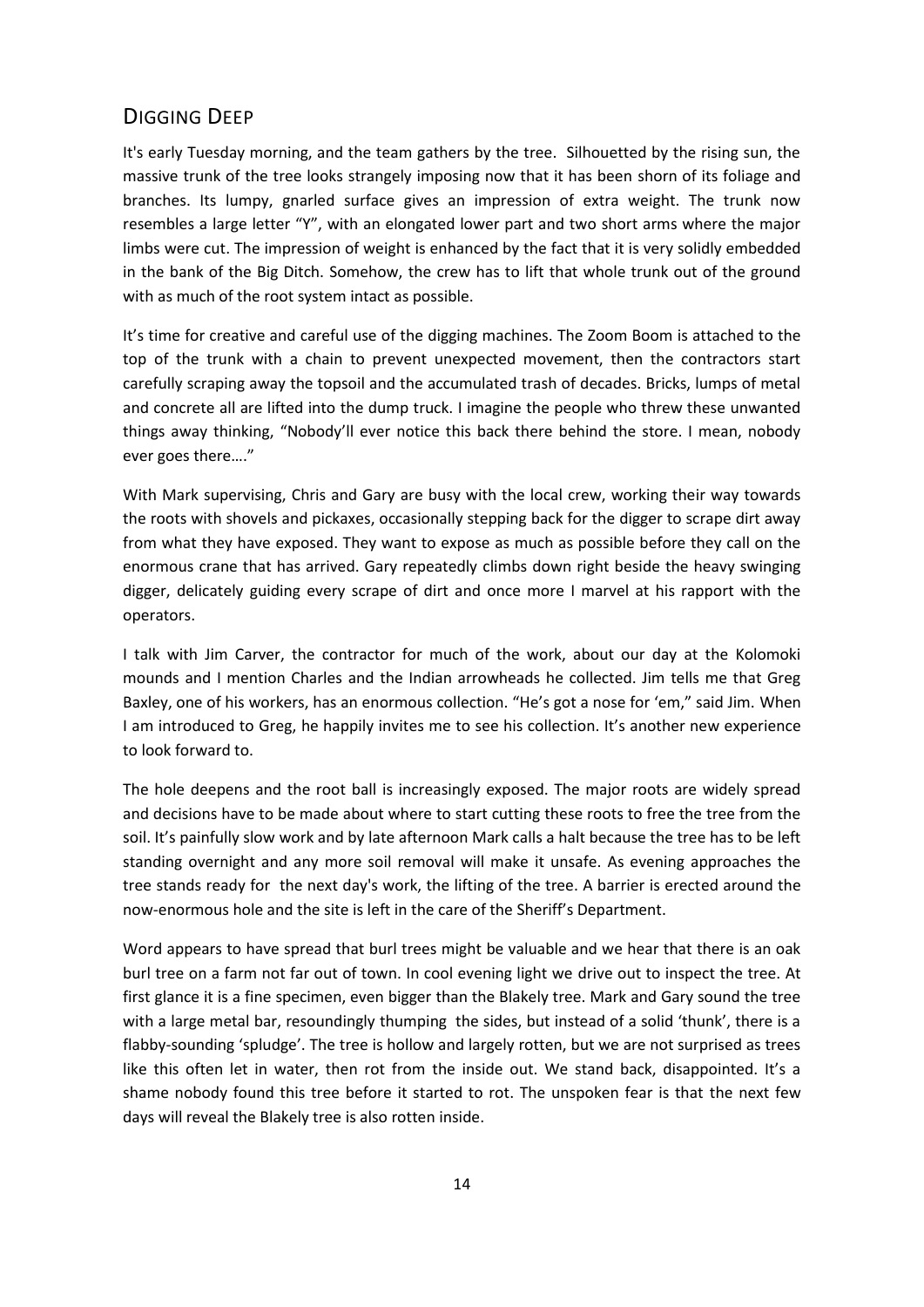### <span id="page-16-0"></span>THE MAIN FVENT

The morning sun lifts the dew from the grass as the 60-ton crane is brought into position early on Wednesday. The tree is attached to its enormous hook with soft loops that will not damage the wood when the strain is taken. As he has done for every stage of the process, Mark has Greg filming him while he explains what is happening, why work proceeds the way it does, and what to expect next. Stanley and I are watching and he wryly comments to me, "You know, Mark is one of the nicest guys I've met, but when you work with him he's gonna let you know he's in charge. That's the only way he can get what he does done!"

Heather delivers welcome morning coffee and sweet rolls, and while we tuck in Greg Baxley walks up, holding a large bag in his hands. "You wanna see some arrowheads?" he says. He opens the bag and lays out a wonderful selection on the bench, spreading his hands over the delicately shaped flints. "Y'all can take what you want," he offers. The crew gathers around and soon we have each chosen our own special souvenir of Blakely. Mr. Baxley looks very pleased. It's a very generous gesture and confirms my impression of the kindness of people here.

While we are drinking our coffee, people start speculating about how heavy the tree is. "It's gotta be 20,000 lbs," says one. "No way!" says another. "I'd say no more than 12,000." Because the crane can weigh its load, somebody suggests we run a competition to see who can guess closest to the weight.

With the trunk securely attached to the crane, Mark and Gary watch carefully as the tree is jiggled by the Zoom Boom. The whole root ball and attached earth moves. "We were right, there's no taproot!" Mark laughs. Gentle lift is applied by the crane and Gary swings into action with his 5-foot, carbide-toothed chainsaw, cutting through grit, wood and soil. As daylight gradually appears between the root ball and the bed of the Big Ditch, it becomes clear that Mark is right and there is no taproot. "Boy, that's a relief!" he says. "I was sweating on that."

Everyone immediately wants to know how much it weighs, so work is suspended while the operator climbs into the crane to check. It comes in at 19,000 lbs. Congratulations are offered to the winner, then somebody points out that we were estimating the weight of the tree, not the tree and the dirt! It's true, there is still a huge amount of dirt imbedded within the root system and while it is still suspended over the Ditch, the team sets to with hand tools to clear as much of it as possible. Eventually we find that with the bulk of the dirt removed, the trunk weighs 16,000 lbs. The debate over who really won continues.

There is a beautiful moment as the trunk is raised from the ditch, slowly spinning in the gentle light. Everyone pauses to watch it rise and swing gently across the slab. We stand back while the tree is gently laid down on its side and there is such a sense of reverence about the slow movement that I can't help feeling it is being laid to rest.

Mark and Gary go into one of their huddles. Once they have made their decisions about where to cut, Gary trims the smaller roots away. The crew take it in turns to gouge away at the dirt with crowbars and pickaxes, gradually clearing the dirt. It's a slow, hand-blistering process as Mark insists that damage to the roots is minimized. "There's going to be some interesting possibilities with these shapes," he says.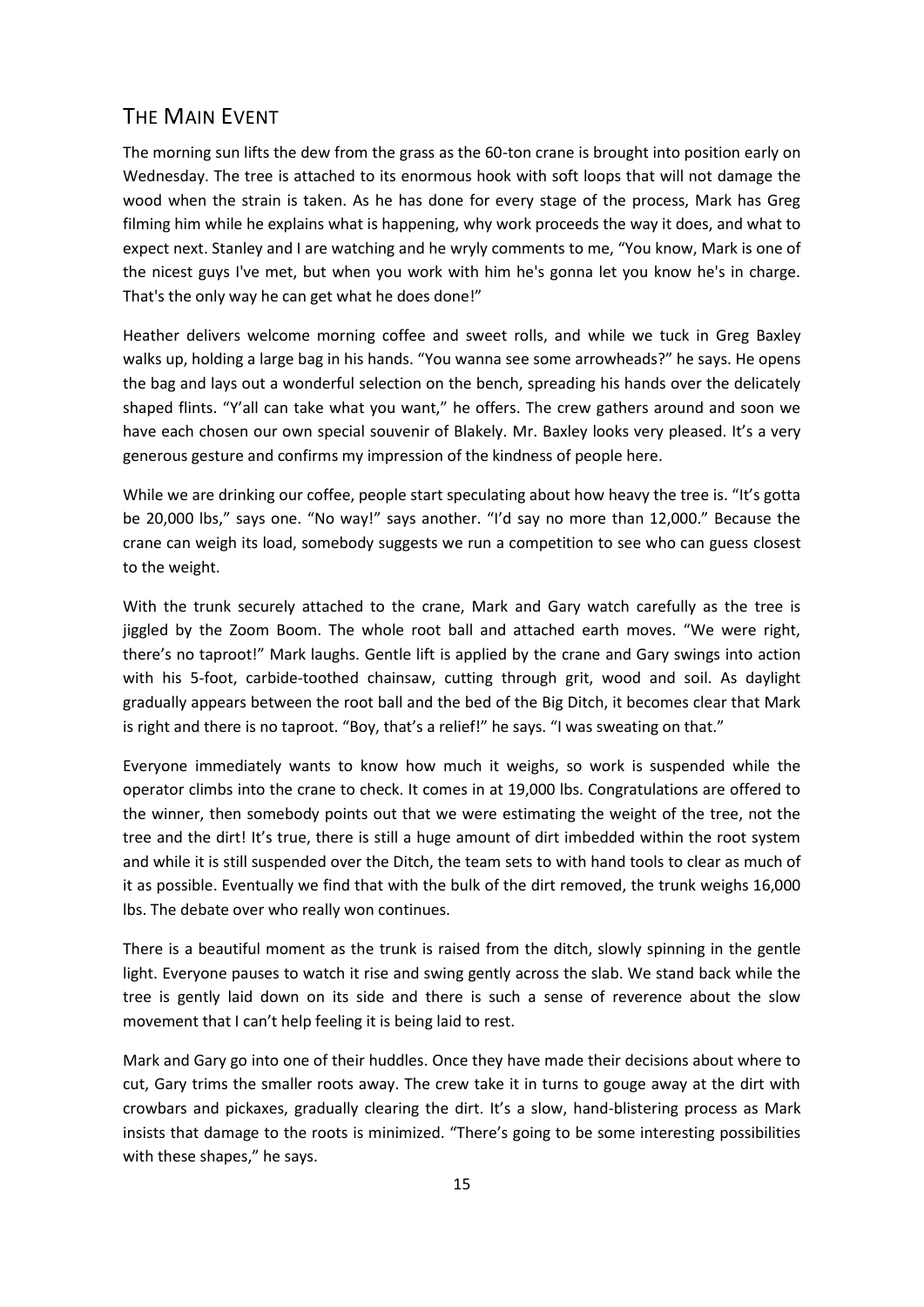The work of removing the dirt will take hours, so Ken, Greg and I visit the high school to see some of the woodshop students at work and talk to them about their impressions of the Burl Tree Project. When we arrive I am happy to see that the students are busy turning wooden pens on lathes. We interview some of them for the camera and ask them what they hope they will do in the future. I am impressed by their polite responses and by the clarity of their plans. One young man, appropriately named Turner, tells me that he'd like to pursue a career in woodwork. Maybe the Burl Tree Project is already planting mental seeds, so I ask them for their thoughts on the project. One young woman shyly asks, "Is it true that tree is worth over a million dollars?"

They deserve an answer to that question, so I explain to them that burl trees are found all over the world, but that the Blakely Burl Tree is unusual because it is a pecan tree and none of us has ever heard of pecan burl tree before. "But," I explain, "just because it's rare doesn't mean that it's really valuable. Some burls are valuable and a whole burl tree can be extremely valuable, but because we've never seen pecan burl, we don't know yet what it's worth."

The looks of disbelief on their faces are a clear answer. "So," I explain further, "I suppose you want to know why we're working so hard to get that tree?" Heads nod, so I explain the history of the site and the plans for making art works to be shown in a museum there. "It's not so much the tree that's valuable," I say, "it's what can be made from the tree that is going to be valuable. And you know," I add, "there is a value that can't be measured." "What's that," one young man asks. "It's what it symbolizes," I say. "What it can mean to the town." I see them exchange glances, so I can only hope that as the project evolves and the art work starts to return to the town, they will understand.

When we return to the site, Mark has called a halt. Most of the dirt has been removed from the root ball. Also, the hole in the ground has been filled and there is no evidence that a tree was ever there. Tomorrow will be our last day on this site and it will also be when we first cut into the trunk to see what is inside. Mark ends the day, as always, by thanking everyone for their hard work. "Tomorrow will be great," he says. "We finally get to see what we've got." He smiles broadly, but later I see him sitting quietly with a far-away look on his face. Mark has a lot riding on what happens tomorrow.

### <span id="page-17-0"></span>THE TREE'S CHARACTER REVEALED

Thursday is our last day in Blakely and as we gather for our early morning ritual of Heather's coffee and sweet rolls everyone seems much more relaxed. On the first day there was a lot of sizing up going on as the locals tried to decide what on earth we were doing there. Now everyone has worked so hard on harvesting the tree and there is a lot of joking and laughing together. The project has worked its magic on us all.

Soon Mark and the crew start water-blasting the last of the dirt and gravel from the root system. It's dirty work, but the halo of water droplets beautifully catches the light, and both John and Greg make the most of the photo opportunity. Finally the whole root system is cleaned and the tangled wood is fully uncovered for the first time. It's a rare view into the secret life of a tree. We've seen root systems before when trees have been blown down by the wind, but none of us has ever seen a root structure so completely revealed with practically no damage.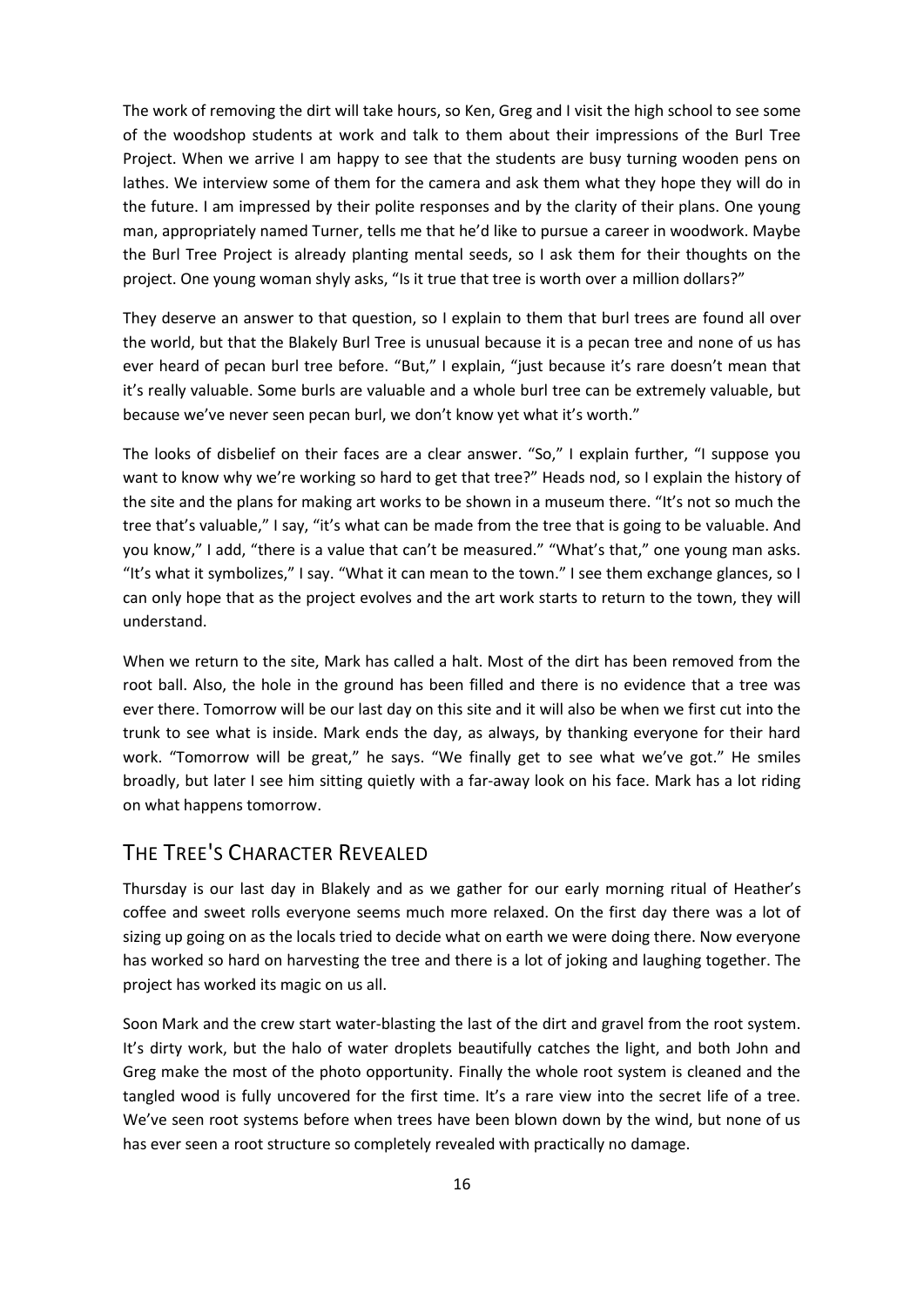Once again Gary and Mark huddle in intensive discussion about where to cut and then Gary wields his giant chainsaw. He cuts the arms of the Y-section free and they are lifted away. When a tree is still standing and you look up at the branches, there is little sense of the real size and weight of what is suspended above you. You only get a feeling for how big they are when you stand next to pieces like this and hear the lifting straps creak with their weight. There is a lot of very good wood in both of these pieces.

We are approaching, both literally and figuratively, the heart of the project. To fully reveal the grain where he has just cut, Gary skates the chainsaw across the top of the tree to plane the surface. The first glimpses of figured wood are revealed and Mark leans in close to see what it is like. There are smiles all around.

Gary prepares to make the most significant cut of all. He intends to entirely remove the root ball in one cut—this will be the moment when we learn if the tree is hollow or solid. While everybody stands back, Gary braces himself and leans into the saw. It's a long, heavy cut, but finally, with an enormous thud that shakes the concrete slab, the massive root system falls and Mark rushes forward to see what is inside. He smiles at everyone. "I told you it was solid!" he says. His optimism and confidence are rewarded, but I am sure he'll sleep better tonight than he has for a while.

Gary planes the base of the trunk with the chainsaw, revealing the rich colors and patterns of the wood, then Mark caresses the surface with his hands, almost reaching into the wood to feel the richness contained inside. All of the effort so far has been aimed towards this moment. We all take turns touching the wood and trying to describe what it looks like. There are bright, russetred slashes of color that look like random brush strokes and all of us agree that we have never seen anything like it. They are like a cross between burl and bark inclusions. Mark speculates about the color: "Maybe it's from the mineralization in the water in the Big Ditch. Whatever caused it, it sure is beautiful. I can't wait to work with it!"

Mark and Gary take turns at cutting the root ball into workable sections. Mark explains that he envisages sculptural forms made from these pieces and he eyes the roots carefully for a long time before he decides on each cut. After the pieces are put on pallets and carried away to the warehouse, attention turns to the trunk. Shorn of its roots and branches, it is weighed at 6,000 lbs. Steve Cross's truck is not exactly new and as the trunk is carefully lowered onto it, the springs groan and creak. After it is carefully secured, everyone lines up to watch Steve set out for his mill. As the truck disappears around a corner, I ask Mark how he feels. "I feel good," he says. "It's gone so well. I expected a lot more problems, but everyone was so professional. Everybody was great and now we can move on to the next stage."

Unexpectedly, there is a feeling of anti-climax hanging over the site. After so much focus on the tree, suddenly it is gone and as the site is cleared up there is little evidence that it was ever there. I suspect the residents of Blakely must be thinking, "So that's it? It's all over?" Mark spends a lot of time telling people that this is only the start and that they have a lot to look forward to. I hear him talking to Stanley: "You know, that wood is really something. I can't wait to see what it looks like once we start sawing tomorrow."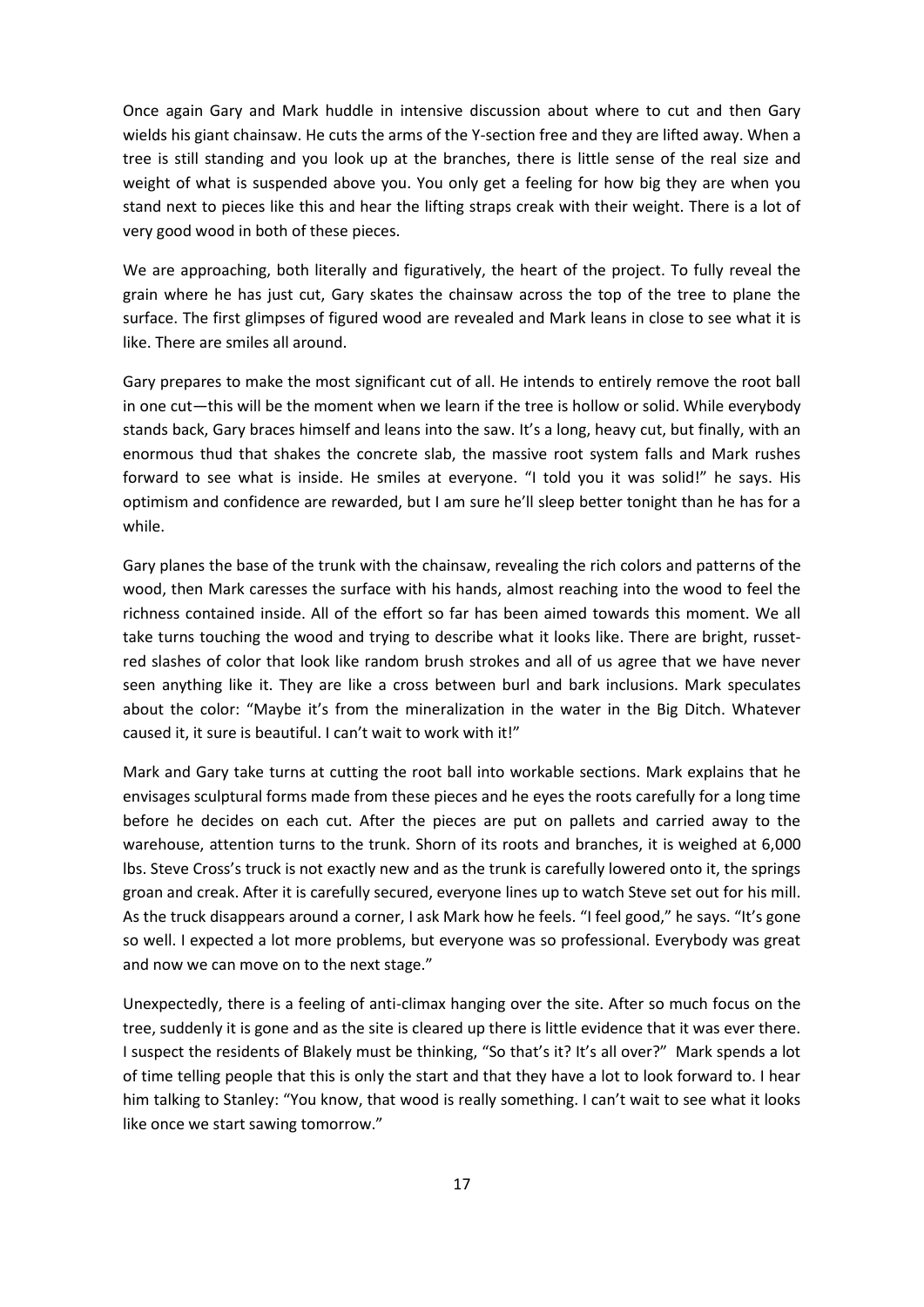Once the site is cleared and the vehicles are packed for the short trip to Steve's mill, we take the time to thank everyone for their help. They all say the same thing, something I have previously heard only in television programs: "Y'all come back now." I can see that they mean it and I start thinking about how wonderful it will be when we all gather here again at this place to see the art that has been created from the Burl Tree.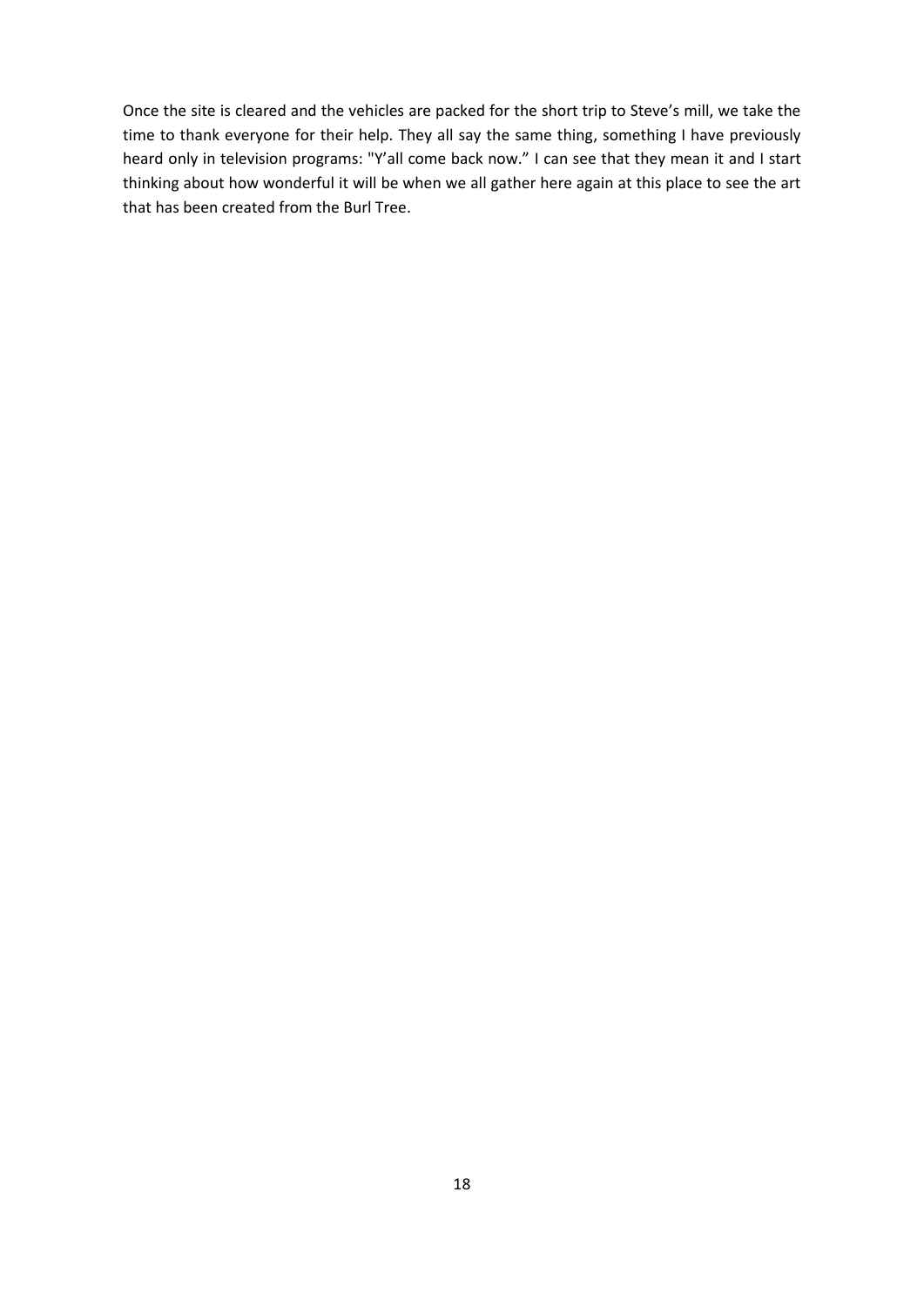### THE SAWMILL

### <span id="page-20-1"></span><span id="page-20-0"></span>THE SUPER AX

It's our first day at Steve Cross's sawmill. A piece of the Burl Tree is suspended on straps from a forklift, and Mark and Gary are debating where to take the first cut.

Mark: We can saw through the top of the crotch so the next cut gives us a nice cross section.

Gary: Well….that first cut….I hate to go down to the core…

M: How about we come across like we were making a table? It'd be a foot or maybe eleven inches down.

G: Yeah, and once we have that first cut we can see what the grain's doing if we want to flip it to cut the other direction.

M: Where's gonna give us the best vertical grain?

G: That'll be this section here and this section there, but we'll be going through the crotch is the only thing.

M: You know, I think that's a good argument for plain sawing….at least through the crotch down to the core.

G: We could take a bunch of vertical grain out of this side and still leave that crotch section. It's gonna be a little bit difficult though.

M: I'd like to know what we're getting….what's the best figure?

G: That's the one we're gonna go to school on, being such an unusual…you know, the top off here might make a very nice section for turning or sculpture.

M: Also, we wanna find out what we're getting into with these big inclusions here. Like you say, we're gonna learn on this one. You know, if I was doing this with a chainsaw, I'd want to cut like this and pull that off, but that's no good on the sawmill, so…

I've been listening to them talk like this for six days already and my attention starts to wander. I look around at Steve's property, from the house near the woods down to the road to Iron City that cuts across the bottom of his land. As I watch, a file of cotton picking machines chugs along the road to their next contract. I walk away from Mark and Gary and everywhere I look there are derelict machines: old buses, cars, trucks and forklifts. Scattered around the property are stacks of sawn lumber of every width and thickness imaginable. That's what Steve does, he's a fifthgeneration sawyer.

While Mark and Gary continue their discussion, Steve joins me for a tour of his domain. In Blakely, Steve was deeply involved in the process of harvesting the burl tree, but his natural courtesy and shyness prevented him from pushing himself forward. In contrast, Steve lights up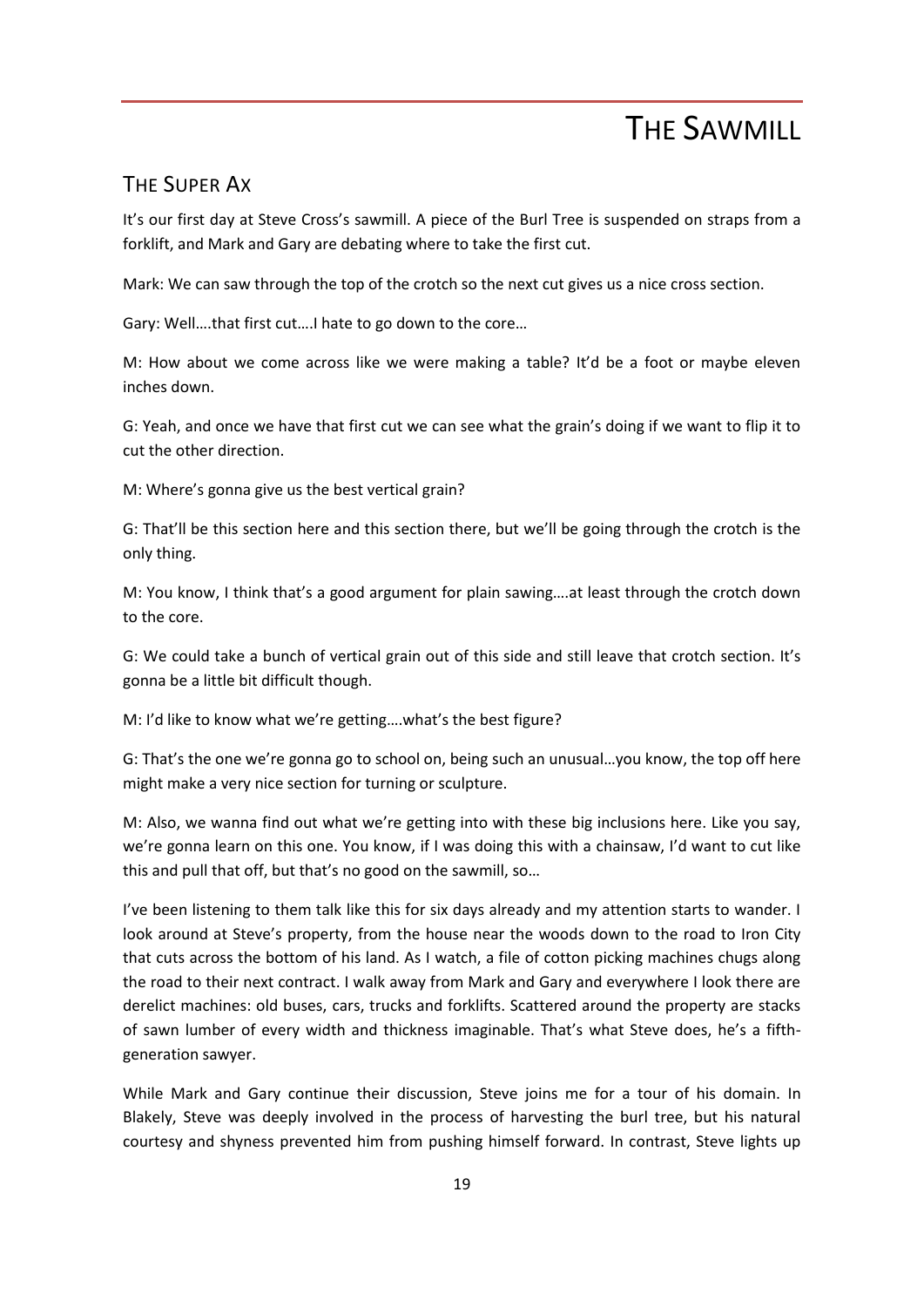with enthusiasm as we walk around his own land. He wants to show me all the things that define his world. He shows me the house he built, where he lives with his wife and three children. We walk amongst the stacked wrecks of cars and he tells me, in a masterly understatement, that he "renovates and reconfigures used equipment that others might call junk." Steve shows me his grandfather's steam engine, his Volkswagens filled with old chainsaws, the bus that has been in a head-on collision, and fork lifts everywhere in every state of decay, disassembly and disrepair. Steve is obsessed with forklifts and the miracles he can work with their salvaged hydraulic rams.

In the crisp fall air we circle back to the sawmill. Mark and Gary seem to have reached agreement about what to do, so Steve joins them. I stand back and try to take in Steve's *piece de resistance*, the Super Ax Sawmill. From afar it looks like an old steamship sailing across the flats at full steam. Closer up it is more like a cross between Water World and Willy Wonka's Chocolate Factory. The platform of the saw is made of nine semi-trailer beds, lined up to form a vast working surface strewn with a museum's load of antique hand tools that Steve uses to make adjustments to the saw. The mill itself rears overhead and the first thing that catches my eye is the stacked forklifts that act as counterweights to stabilize the whole structure. There are ladders that seem to go nowhere and on the top there is a beer keg used as a fuel tank. There are axles, connectors, platforms, turnbuckles, and hydraulic lines running everywhere. I can see that when Steve has painted a wheel, he paints every spoke a different color! When you see the turnbuckles and chains that hold it all together, you might be tempted to think it is all just add-ons, placed to correct faults and problems. In fact Steve had the whole thing planned in his head before he started and knew exactly where each component would be. "I didn't need to draw it," he says. "I would have finished building it before I had it drawn." The mill head can cut 60" diameter logs and Steve believes he can accommodate larger logs if required. The 32" diameter band saw wheels run on semi hubs and are dynamically balanced with lead shot in liquid-filled tubes.

Mark and Gary guide the first log into position for cutting and it's time for Steve to start his mill. He sits on a tractor seat and pulls handles and levers. He is surrounded by indicators to show how many inches he's cutting, gauges, little magnets with measuring tapes attached, buttons, levers, and even a little bobble-headed doll that wobbles as the machine fires up. Steve waves his hand at the buttons and shouts to me over the rising noise of the mill, "The big red one is the stop button!"

Steve becomes more alive, looks around with a huge grin on his face, then becomes a picture of intense concentration as he throws the lever to feed the first log into the mill. When the log runs forward on the laser-leveled tracks, the whole monstrous machine whiffles and snorts, fuel feeds from the beer keg fuel tank, lubricating water sprays everywhere and sawdust jets out into the air as the blade slices the log. Steve plays the saw like some ancient pipe organ—pulling levers, pushing knobs, adjusting feed, and coaxing the Super Ax to work its magic.

Everyone falls into the time-honored rhythm of the sawyer: run the log back, turn it, run it through the saw again, flip the newly cut flitch aside, run the log back…..but just when I think it will go on like this for the rest of the day, Steve decides he is unhappy with the tracking of the saw. He engages a hydraulic ram and—to our absolute, gobsmacked amazement—the whole saw gets up and walks! Alternating hydraulic rams lift the tens of thousands of pounds on huge feet and he walks the saw closer to the log to avoid a bump on the opposite side. Then, with a sigh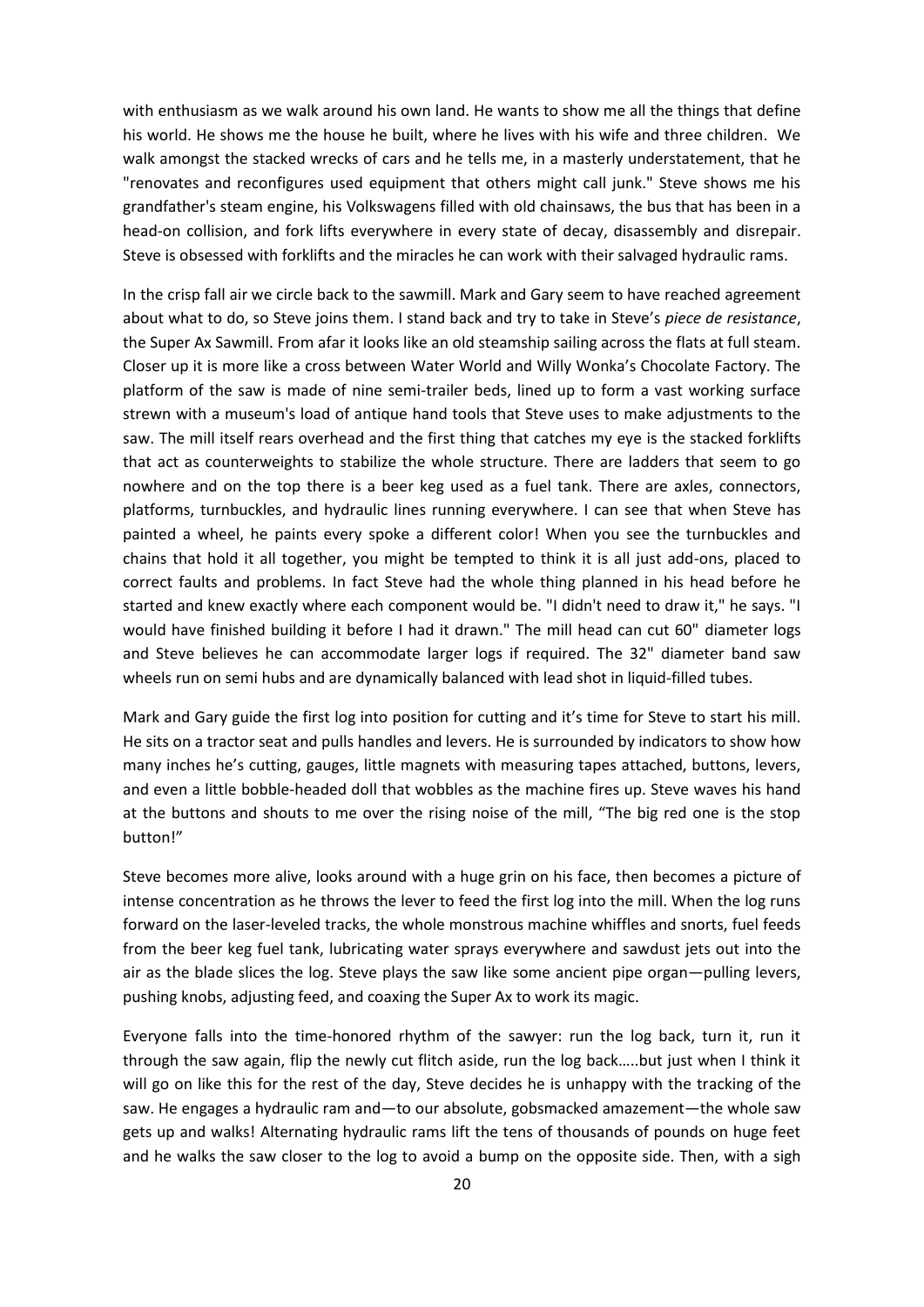and a whistle, it settles down and continues the cut. Amid all this commotion the blade runs as smoothly as a hot knife through butter.

For several hours Mark and Gary are furiously busy lifting and turning logs, lining up cuts, moving sawn timber and exclaiming loudly as more and more amazing wood grain is revealed by the long saw cuts. As the wood is progressively cut it is moved to a storage shed and carefully stacked. While all this has been going on Chris has been sweating away in the background, preparing spacers to allow the wood to dry uniformly. We all lend a hand and soon the sawn timber starts to mount up. This stacked wood is a testament to Steve's raw genius. I don't recall a more entertaining day for many years.

#### <span id="page-22-0"></span>**REFLECTIONS**

As a woodworker myself, I'm occasionally caught up in the thrill of the flying sawdust and the scent of freshly cut lumber, but the very best thing about my role as writer for the BBTP is the chance to watch people closely, especially when they are too busy to notice I am watching. Of course, in this case watching other people work is only an honorable occupation if I end up with something worthwhile to say about them.

I've met so many interesting characters over the last week that I find it hard to keep up, but on our second day at the sawmill, there is relatively little distraction because there are no people passing by every few minutes, no speculation about million-dollar trees, and, sadly, no sweet rolls from Heather. The noise of the mill drowns conversation, while the steady rhythm of sawing the tree offers space for private thought. Mark and Gary continue their verbal jousting about how and where to cut, so I step back and think about the people I have been watching for several days.

There is no doubt that Mark is an obsessive man, but it is in the best meaning of the word. His wish to guide every step of the Project comes from a determination to get it all right, and he has succeeded. We have hardly deviated from his preplanned timetable and he has been on top of every stage of the work. However, the stress has been very high for him and he has pushed himself to the limit every day. When the interior of the tree was finally revealed, Mark visibly relaxed. He had staked his reputation on his predictions about this tree, something few woodworkers would have done, but he was proven right.

Now, at the sawmill, Mark has a chance to enjoy the work and he bounces around, full of ideas, full of excitement. I know that when he was young, Mark and his father Mel used to do incredibly exciting things for a boy. They built log cabins in the woods, Mark wielded chainsaws from the astonishingly young age of ten, and his father's early trust in him fostered remarkable selfconfidence that has followed him throughout his adult life. His lifetime of experience working with burls was tailor-made preparation for this job.

When Mark first began to assemble the BBTP team, I suspect Gary was the first on the list. Gary had already been working in wood for twenty years when he met Mel and Mark Lindquist. Gary inherited his can-do work ethic from his grandfather, who was a carpenter, and his father, who was a blacksmith. That's why he recognized kindred spirits in Mark and Mel. Gary likes to acknowledge the influence both of the Lindquists had on him. Watching him for over a week, I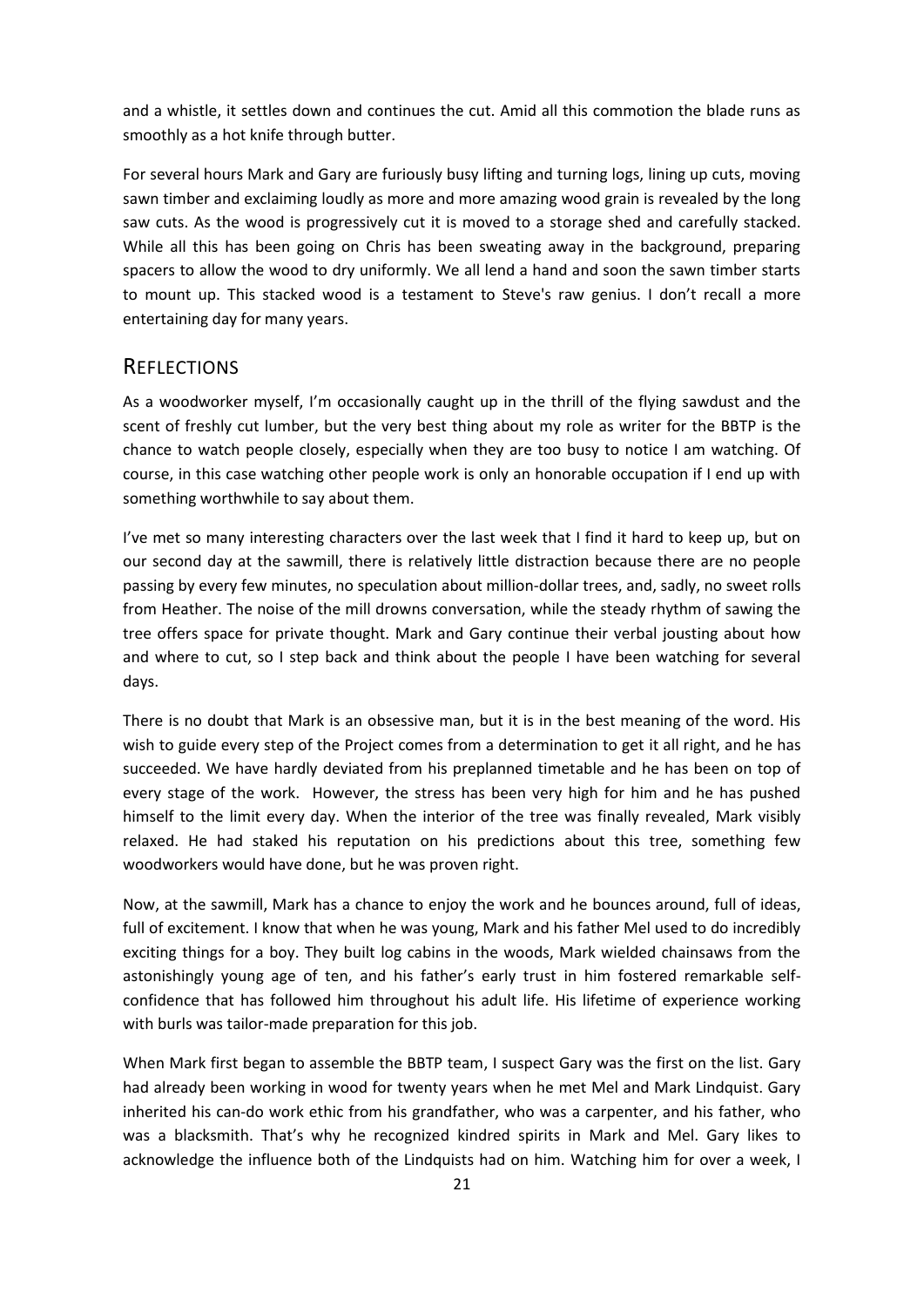have learned that he is incapable of sitting still when there is something to be done, but even when Gary has been cross-eyed with exhaustion he has stayed upbeat. I don't recall ever hearing a negative word from him.

The more I think about how hard everyone has worked, the more impressed I am. John McFadden has been like a jack-in-the-box, popping up unexpectedly and sometimes in the most unexpected places, climbing machinery or throwing himself down on the ground to look up at the image he wants to catch. John is not a large man, but every time I see him he is carrying packs of camera gear, hauling computers, scrambling, scrambling everywhere. This morning as we headed out to the mill, I helped John with his cameras. It was a real shock when I hefted his backpack as it must have weighed at least eighty pounds. Every night he works late, helping lay down computer backups of the film Greg has taken that day. Often he calls me over to see a still image he is particularly proud of. I recall that at that first welcoming dinner in Blakely I had told the gathered residents they would be "gobsmacked" by the images John and Mark would create. The images John shows me are confirmation of this. The final results are something I am looking forward to.

While I am sitting on the shuddering deck of the Super Ax thinking about how to represent all of this work in writing, Chris Smith joins me. With somebody so quiet it is easy to underestimate his achievements and I think back to when I visited Chris in his furniture studio in Florida before we came to Blakely. Chris has chosen a calm life in a house and studio surrounded by woods. It is an island of quiet contemplation, filled with his own woodwork. Every piece he has made confirms how much he understands the essential nature of wood and of the tree, and he uses this knowledge to express a simple philosophy of life. I can't shake the image of a beautiful handtowel rack that I saw in his bathroom. It was an unpretentious piece of jointed branch that seemingly grew out of the bench top, arching over to allow the towel to be draped lightly on it. It helps me understand why the pallets that Chris made for storing the wood are so well made. As he sits beside me now, covered in sawdust and with sweat soaking his shirt, I see that gentle art can require hard work, and that Chris is up to the job.

Later I walk up to the house and find Stephanie, Steve's wife. She is driving posts in the ground to build a fence to keep the wildlife out of their vegetable patch. We compare experiences of lost crops, me to Australian possums, her to roaming deer. While we are talking Steve rushes by with a broad grin on his face, apparently on some urgent errand and I see her smiling as he passes. "Steve's in his element right now," she says. "He really loves to share his passion with everyone and because he cuts such large pieces, nobody could have dreamed up a more perfect project for him."

I ask her about their life here and she laughs:

"This is just bliss. I couldn't dream up a better place to live and a more amazing man. He's thoughtful and he just loves the children. He doesn't know how to say no to them or raise his voice. It's not just for the kids, it's for me too. He is an amazing, wonderful husband and father."

Nearby, the three children are running here there and everywhere. The two boys, Steven and Oliver, and daughter Julia are a home-schooled brood who live surrounded by woods, an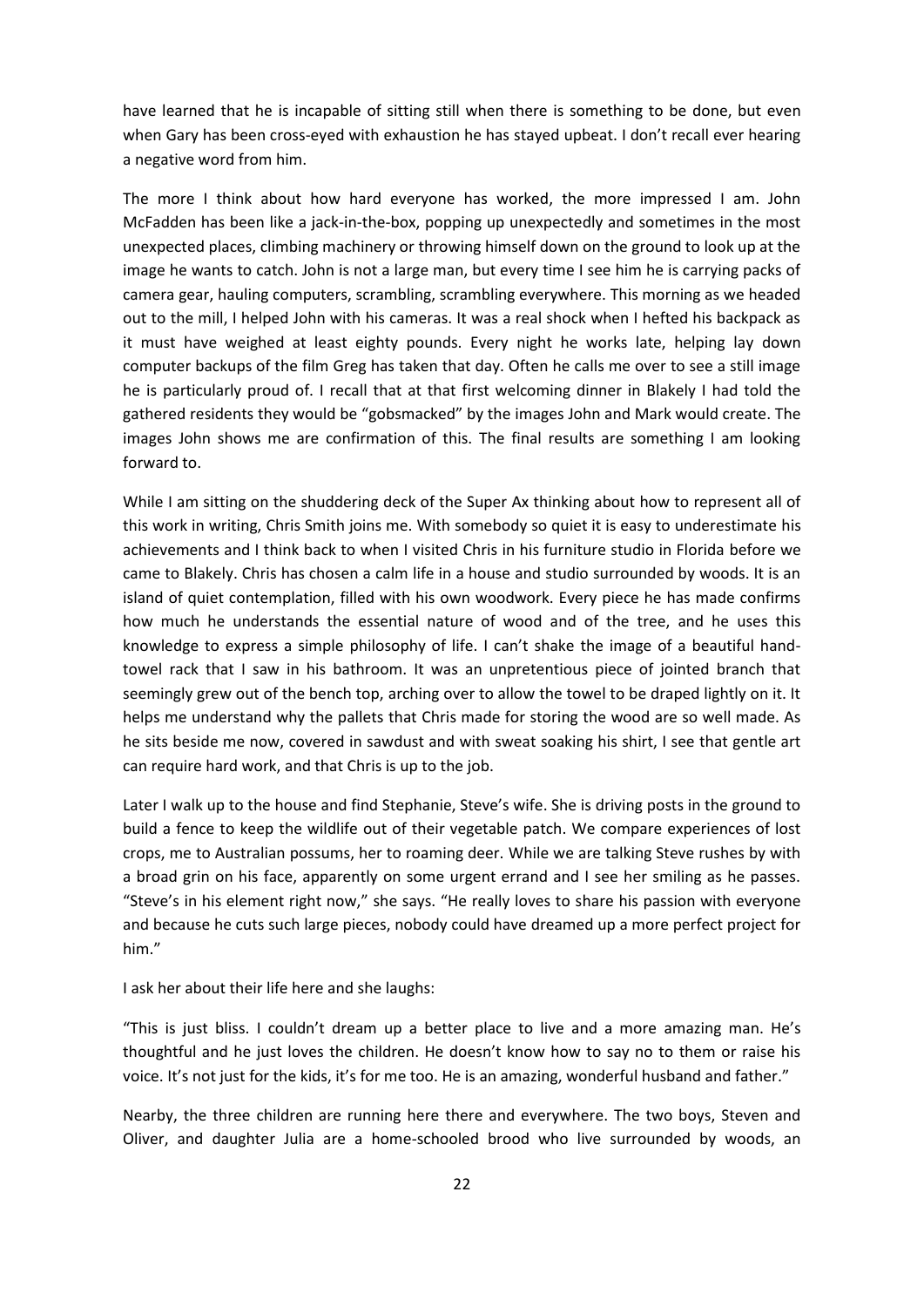extended dog and cat family, a child's paradise of junk and machinery, and loving parents whose life is dedicated to giving them the richest experience possible. All of this is as far from the techno-world of the average city kid as you can imagine.

The never-tiring wood team keeps sawing and a whole day passes, from the glory light of early sunrise, to the gentle tones of a fall sunset. In anticipation of this perfect light, John and I sneak away to take photographs along a beautiful creek near Steve's home. As we work our way along the banks of the creek to get the best light on the water, I stop to look around. The huge cypress trees push weird, rounded knees of wood up through the wet soil, and the trees arch overhead. Swaths of Spanish Moss create a translucent curtain that the light bleeds through to create an other-worldly atmosphere. As John disappears around a bend in the creek, I am left alone, surrounded by the murmur of the stream. Not for the first time, I wonder how I came from the other side of the world to be here.

### <span id="page-24-0"></span>THE FILMMAKERS' PERSPECTIVE

Sunday morning I'm driving to the mill with Ken and Greg. It's been hard to find time with them because their work is so intense that it tends to isolate them. Filming is a continuous process and when your eye is clamped to a camera viewfinder for hours at a time, or you are concentrating on holding the sound boom just out of view like Ken does, it is hard to indulge in conversation. Also, during breaks at the tree site they often disappeared to film interviews with local people and to capture locations around Early County as background material. Now, as we drive along narrow winding roads through fields of unharvested cotton, I listen to them talk about the quiet landscape.

Ken and Greg are both New Yorkers and their conversation tends to abrupt repartee, pretendaggression and an air of worldly weariness. I can't imagine a bigger contrast with the gentlypaced manner of the Georgians we are among. It's hard to impress New Yorkers, but after watching them work for a week, I can see that they love this project.

Ken explains what it was like when they first arrived: "I'm a big-city guy with minimal knowledge of rural America and agricultural communities, and it was really like being in a foreign country. Fortunately we speak the same language—more or less. Occasionally I can't understand what somebody is saying and recently when I look at the footage we've taken the thought has crossed my mind that we might have to use subtitles! But I've been really charmed by how well they've treated us. I can't help thinking about the second night we were in Blakely when Stanley was saying grace before a meal. He said, 'We thank you Lord for bringing these high-caliber people to our little town.' That kind of respect is pretty nice."

Greg agrees: "You know, as a New Yorker I always have a bias about New York being the best place in the world. But in Georgia the people welcomed us so warmly and when you see how supportive they are, you can't help but think these are really fine people. Take Steve Cross for example. When I first met him, I thought he was speaking another language, but once I began to understand him, I found a man who is brilliant. That saw of his, if it was packaged up all slick it could probably be sold for hundreds of thousands of dollars, but he put it together with his own ingenuity."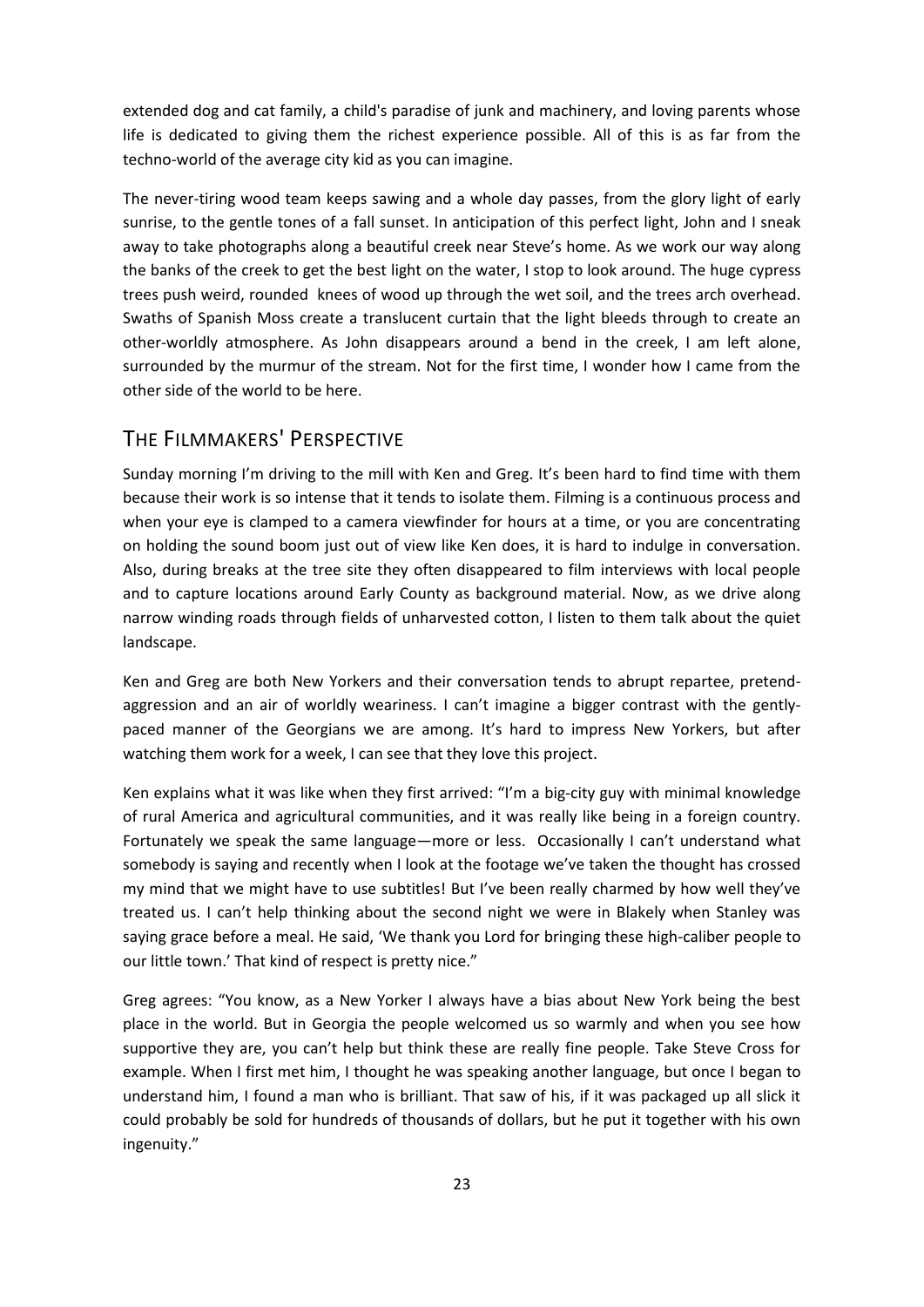I ask them how they came to be involved in the BBTP and Ken tells me how he started filming studio potters about ten years before. "I found the people had a certain glow and humor, a kind of magnetic quality, and they all seemed to have many friends and collectors. I loved their world and I've continued making films like that. I met Mark last year when we made the film about the Icons exhibition in Chicago that involved Mark and Gary. When Mark contacted me about this Project, the pictures he sent me were very intriguing. The tree had a real mystique about it, almost a mythic quality. I almost felt there was some spirit in this tree that was calling out to people and I suppose I was one of them!"

Greg is new to this world of wood art and it's a radical change from his recent work in Afghanistan, filming for a major television network. He has already told us about his experiences around the world, so I ask how he came to be here in this quiet place. "I heard about the BBTP from Ken," he says. "I didn't even know what a burl was, then I saw the photographs of this gigantic tree in Blakely, and the plan to take it down and turn it into works of art. I was really jazzed up because in my career I've worked on everything from the Popes and their art, to covering wars and mayhem. Somehow in my later years I've come to like covering art much more than mayhem."

"We're lucky," says Ken. "Greg's very difficult to book. I was actually shocked when he said he'd take this project on. I've been trying to get him for a long project for at least a dozen years, and this is the first time he's agreed. That's another thing that makes me feel this tree was exerting some kind of magnetism on people, even a guy like Greg who gets called by network news and big documentary producers."

I ask them what it has been like for them working on the Project. Ken laughs: "Let's face it, we started out as a couple of New Yorkers with chips on our shoulders. But we've been having such a great time and the work has been fascinating. At one point Greg said to me, 'I want to be sure all this footage is saved because I think I'm doing some of the best work I've ever done in my life.' That's pretty impressive from someone with Greg's experience."

When I ask them about the days spent cutting the tree down, Ken says: "I got such a kick when Mark showed his cutting plan to the tree crew on the first day. They clearly hadn't expected that. I suppose it's usually just 'one-two-three' and off they go with the wood, but his plan was so meticulously done that they realized they were dealing with somebody who knew exactly where he wanted that tree cut. Also, Mark told them, 'None of this tree is to be lost, we want every last shred of it.' I'll never forget when Mark was finished and Jim Carver, the local contractor, turned to the crew and said, 'I want everybody to take their thinking caps off and put their followingorder caps on! We've never done anything like this before, so if anyone has any doubt whatsoever about what to do, they have to ask Mark.' And it worked because a really disparate group of contractors and machine operators and farmers all cooperated so well. If you stepped back to look at what we were doing you could say it was the strangest thing, but I believe they were all pulled into the energy that surrounded that tree. It showed me how much people are drawn to a dream."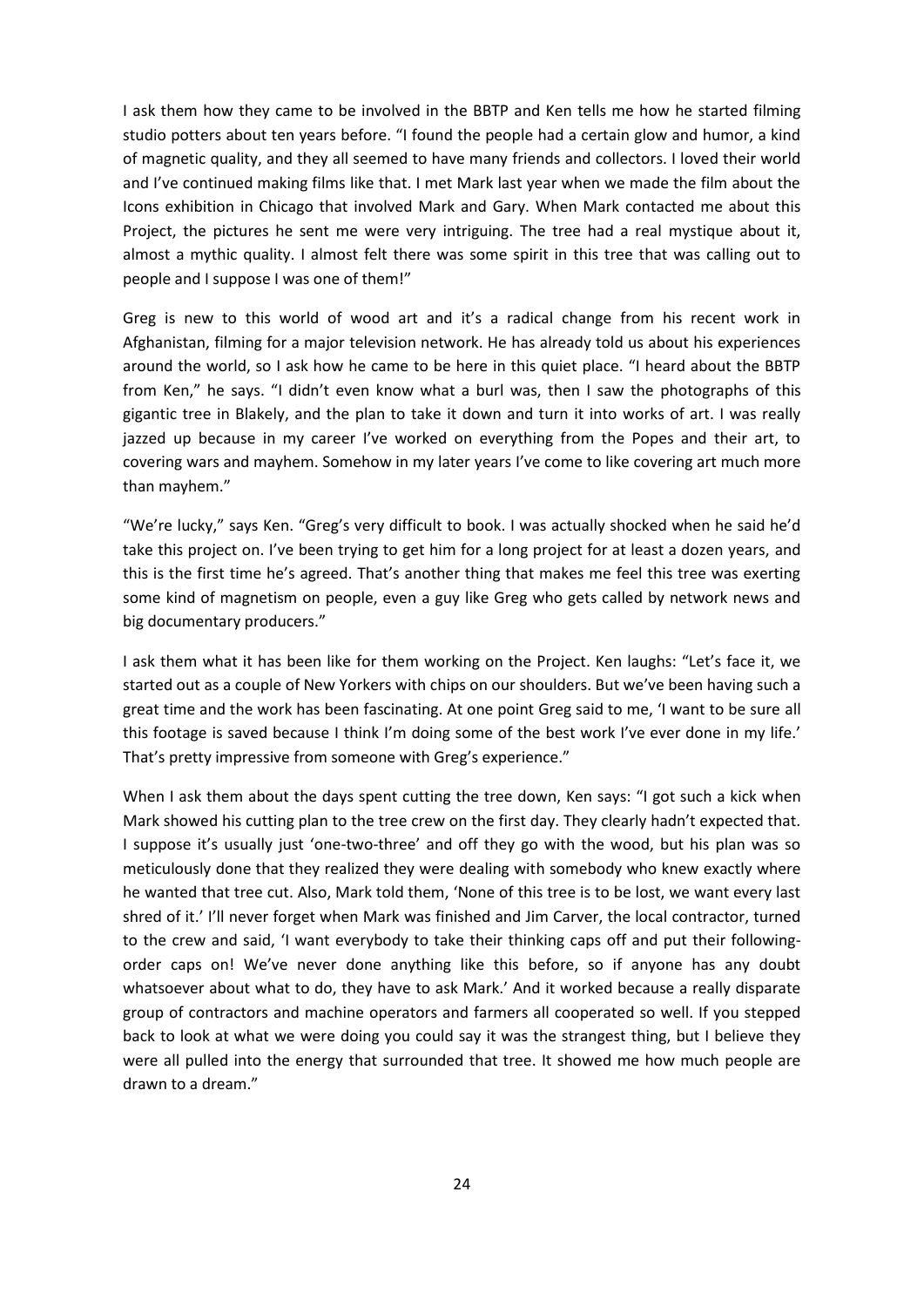### <span id="page-26-0"></span>UNDERSTANDING THE WOOD

When we arrive at the mill we find Steve under the bed of the Super Ax, using jacks to level the whole machine. He drags himself tiredly out from underneath to greet us and we learn that he has been working much of the night. "I wasn't happy with the way it was tracking," he says. "I knew I could do better." The concern on his face is obvious. Steve is on show in a way that he never experiences in his regular life and he wants to do his best for the Project.

The sawn wood is starting to mount up. One of the most important things that Mark wants to find out is how the wood will behave as it dries. There are woods that dry uniformly with little or no warping, while others twist and distort to the extent that they are unusable. Some timbers are prone to cracking, which is why Steve has treated the ends of the logs with wax to slow the loss of moisture through the cut sections. Pecan wood can be used for quality cabinet making and I saw some excellent pieces that Chris has made when we visited him, but because nobody has seen a pecan burl before, it is not clear how this wood will behave.

Mark and Steve have agreed to cut some very thin sections to see if the wood is suitable for veneer. Veneer, or thinly sliced sheets of wood, can be glued to the surface of less attractive timber, making a valuable resource go further. It can be used to create impressive tables, wall paneling, decorative inlay and a whole range of other uses.

Mark chooses a section of log to cut for veneer and as the thin flexible sheets peel away from the log we can see that Steve's night-time work has been worthwhile. With such narrow cuts, even the slightest deviation will render the wood useless, but Steve grins broadly as the log runs straight and true. We all pitch in and stack the veneer carefully, separated by stickers to let the air circulate and dry the wood uniformly. Almost immediately, however, the veneer starts to distort. Maybe it is not best suited to thin cutting, so Mark decides to leave these pieces for now and he will decide later what they can be used for. After consulting with Gary and Steve, Mark decides it's best to cut thicker sections that will have enough structural strength to allow the wood to dry without moving too much. It's all part of the learning curve with this unique tree.

So far the cut wood falls into several categories, including the thin veneer sections, sections up to a few inches in thickness, and thick slabs that resemble heavy bench tops. All of these are complete "slices" of the log and bark has been retained on both sides of each piece. Mark wants the art that is made to reflect the natural qualities of the tree as much as possible and this bark can be retained as a reference to what was the outside of the tree.

Mark has also decided to cut large blocks from key sections of the tree, such as the crotch areas. This is where the most interesting grain occurs and these pieces are going to be suitable for sculptural forms. The smaller branches have been left largely intact as they can later be either milled, or cut into smaller blocks for carving or turning. The root sections remain as convoluted masses of twisting wood, waiting for the right people to create one-of-a-kind works from them.

All of this is why Mark and Gary confer so much about every cut. There is an old adage in woodwork, "measure twice, cut once," meaning that you can't put it back once it is cut, so you had better be sure. While I watch these two burl masters, I decide the rule here is "discuss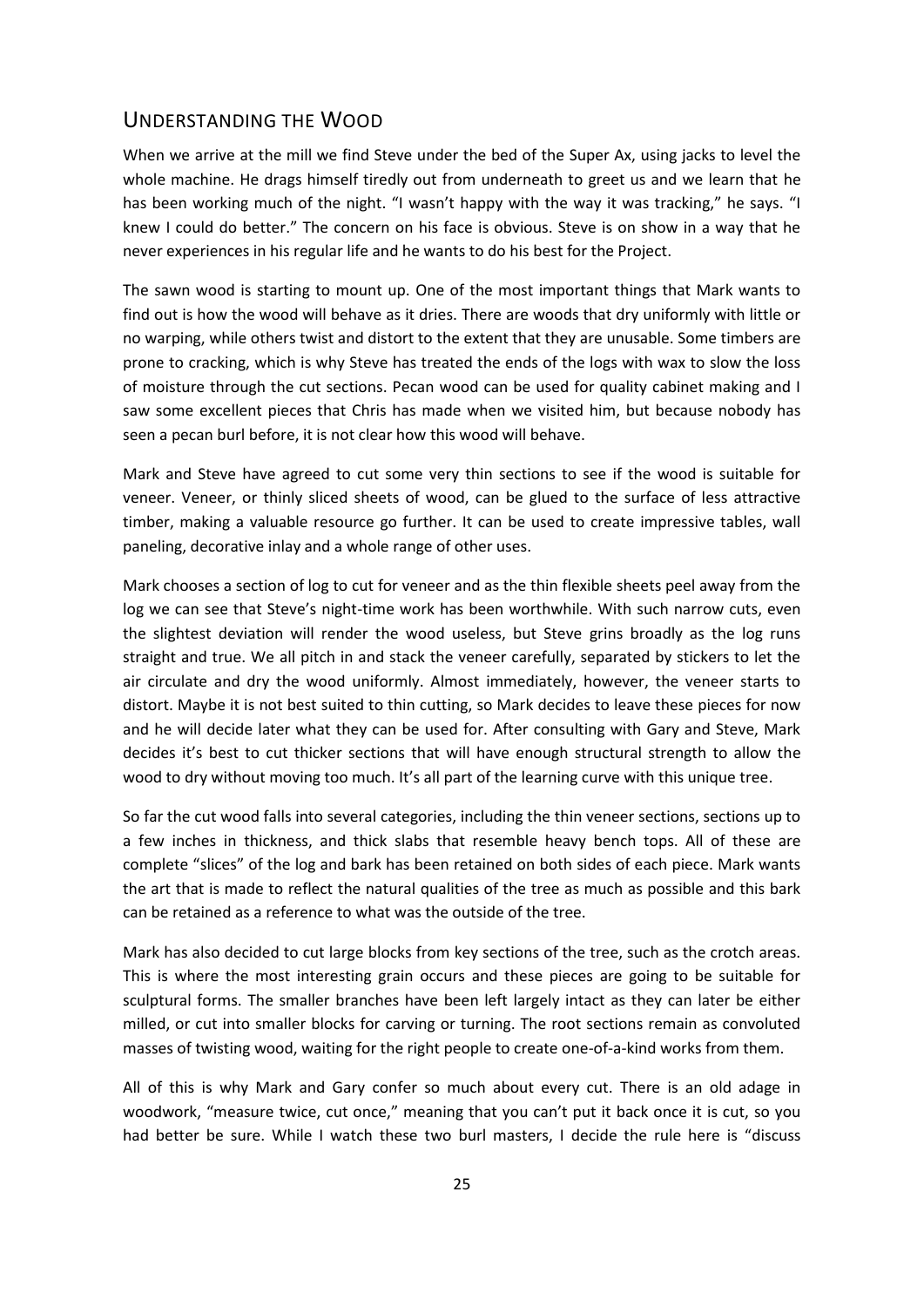twenty times, start to cut, change your mind and discuss it twenty more times." There are no other Blakely Burl Trees and any mistake will mean the loss of irreplaceable material.

### <span id="page-27-0"></span>TRUSTING THE VISION

Ken and Greg continue their dance with the wood and the woodworkers, Ken holding the sound boom to capture every word, Greg with the weighty camera hefted on his shoulder. He lunges in to get a close-up, then backs off to take in the broader view, circling widely with Ken floating beside him attached by the umbilical cord of the sound cable. I know that Greg, in his mid-sixties, is the oldest member of the team, but I haven't seen him back off once. The sun is hot, but he seems to revel in the physical demands of the work. His concentration is complete, flowing from his firmly planted feet, up through his whole body to his eye clamped to the viewfinder. All of this is impressive, but I am even more impressed that every night it is Greg who leads us on the search for a friendly bar where we can wind down. I wish I could bottle his energy.

This mass of raw material Ken and Greg are capturing is only the start of the process. When we all go home, Ken will bury himself for months in his studio in New York, slowly assembling a pastiche of sound and images from the vast jigsaw puzzle that they have recorded. It will be a solo effort requiring enormous patience and expertise.

There is a pause while Mark and Gary confer over the next cuts, so Ken comes over to sit with me in the shade of the forklift that hangs off the side of the Super Ax. He tells me, "I just said to Greg that this reminds me of Moby Dick. Mark is Captain Ahab and the Burl Tree is the whale. Mark is on this quest and it's almost like he has been possessed by a vision which might not be entirely evident to the rest of us yet, but we have this faith in him so we do what he wants. We all came from all over the world because of Mark's vision for this ugly tree!" I like this image.

### <span id="page-27-1"></span>LAST DAY AT THE SAWMILL

Today we start work a little later. The pre-dawn rising and working through to dusk every day have been tiring, and the crew are allowing themselves to slow down a little. This is our last day at the sawmill and there is relatively little work left to do here. During a pause in stacking wood Steve takes me a little way off to show me something. There is a pond behind some trees and he leads me to a large log that is partly submerged in the water. When he tells me that it is black persimmon, I am mightily impressed because I know it to be a remarkable wood for turning.

One of the most prized pieces in my personal collection of turned wood is a gold-inlaid incense container made in black persimmon by a Japanese turner acknowledged as one of the great masters of his craft. When he gave me the piece he told me it was his favorite wood. I told Steve this and he, in turn, seemed very impressed. He said he was keeping the log for a special occasion and he had sunk it in the pond to prevent it from cracking. I could see that it was enormous and privately wished I could have a small piece to make something.

Back at the storehouse the burl tree wood is finally all stacked and covered. Once the site is cleaned up, it's time to move to Mark's studio in Florida. We are starting to fall into a recognisable routine, like a circus on the move. People set to their different tasks, and the vehicles are quickly loaded and secured. In a modern version of tent-peg pulling, we watch while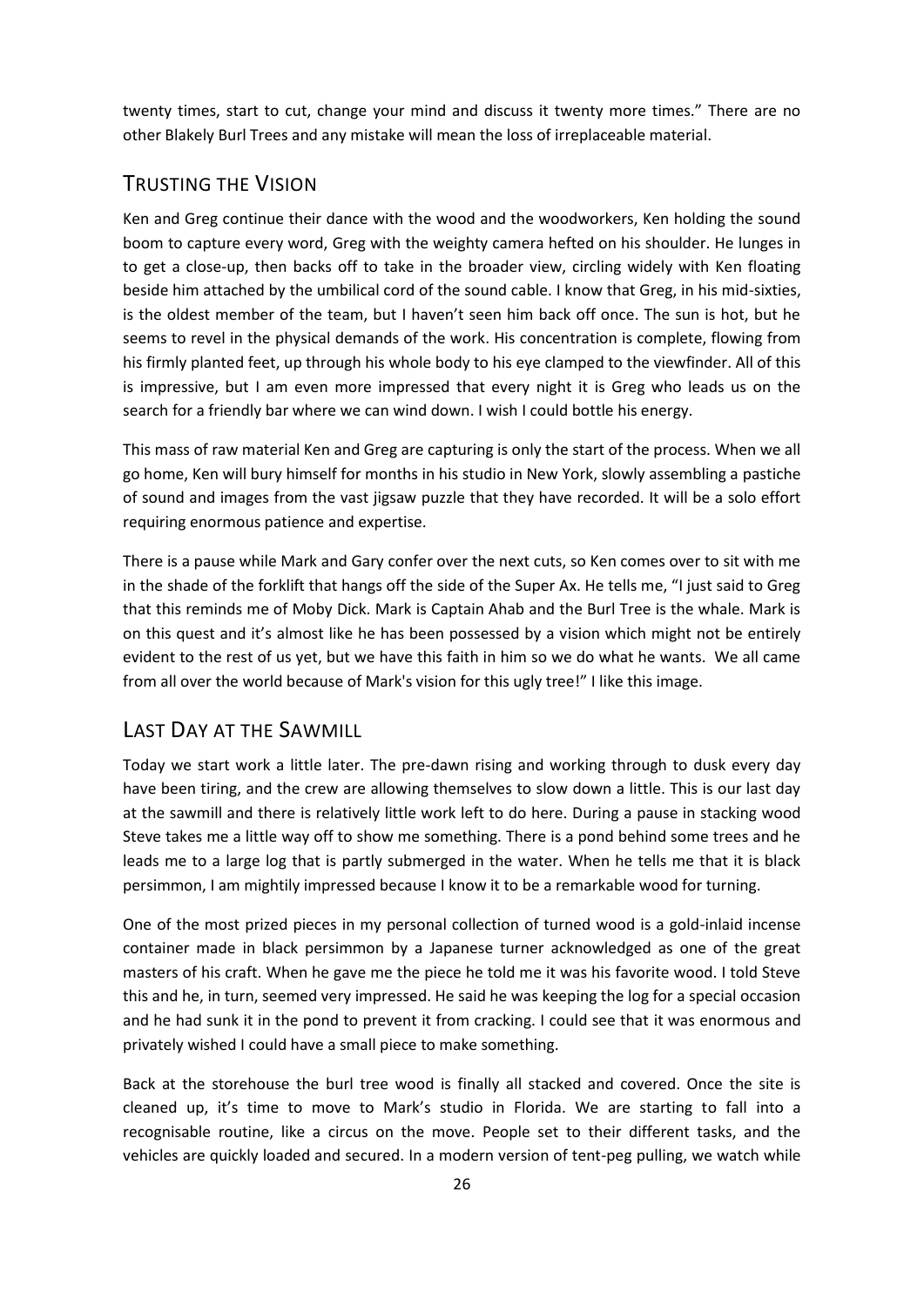Gary sits in the cockpit of the amazing mobile home and retracts all of its extended legs and walls, folding it back on itself like a huge beetle. Finally the convoy is packed, goodbyes are said, reassurances are offered about our return, and we are ready to leave.

As we drive in a column away from Steve's house, he stands by the side of his driveway, waving to each of us in turn. As I pass, he flaps his arms and plaintively calls out to me, "What'm ah gonna do now?" We turn onto the road and I look in the rear-view mirror to see Steve still there, waving slowly until we turn a bend and are lost to view. As I drive on I am sure he is still standing there, thinking about what we have done together.

Steve's usual work of sawmilling is significant, but I understand why he has particularly taken this project to heart. Firstly, he was there before the rest of the team when Stanley invited him to advise on what the Burl Tree might be used for. He was the one who thought of inviting Mark to look at the tree. Also, he was offered deep respect by the team for his local knowledge, his expertise and, best of all, his irrepressible good humor and enthusiasm. If he is going to miss us, we are all going to miss him just as much. There is much to reflect on as we backtrack to Florida along the same roads we travelled on such a few busy days ago.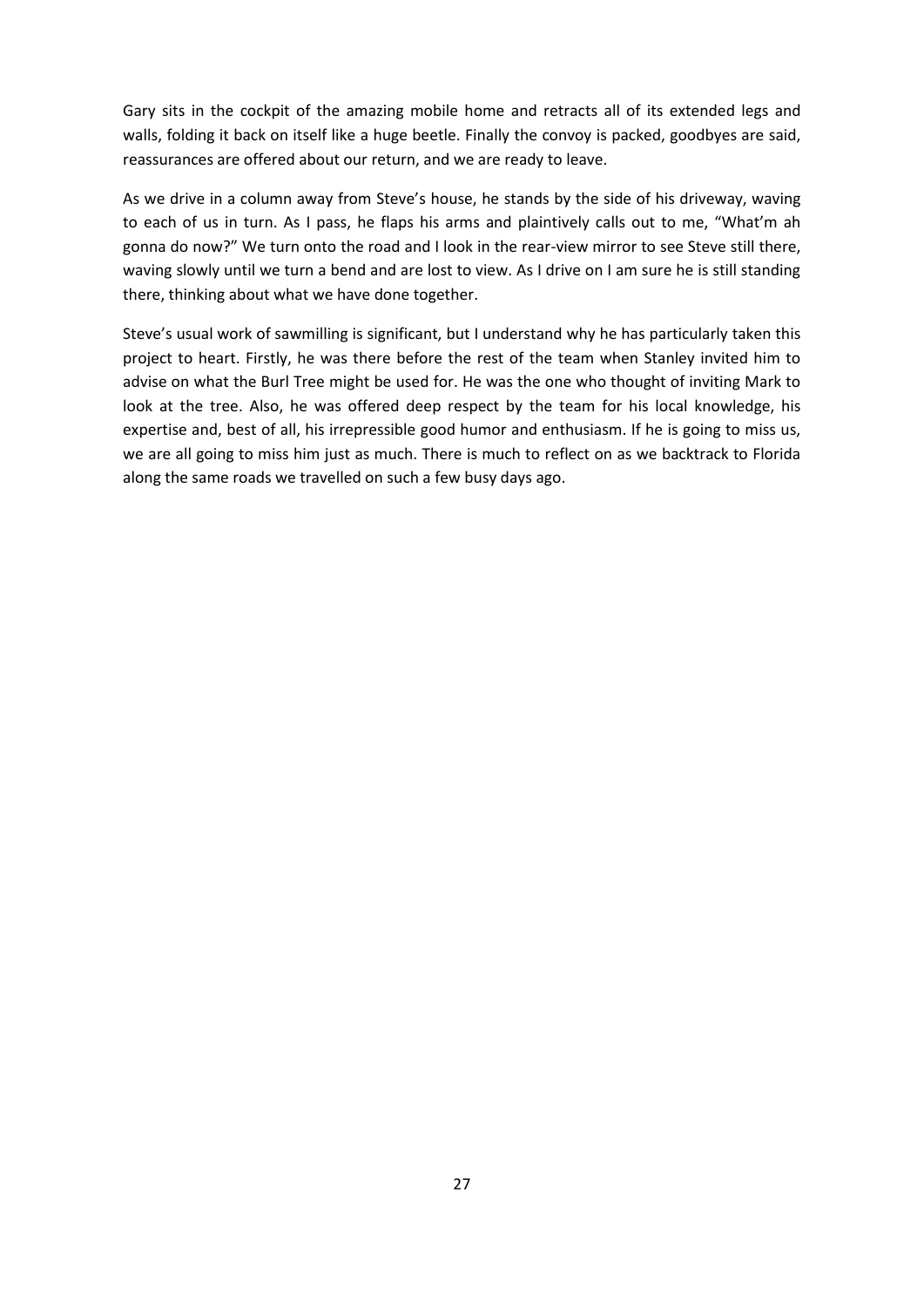### THE STUDIO

### <span id="page-29-1"></span><span id="page-29-0"></span>ARRIVING AT LINDQUIST STUDIOS

We arrive late Monday afternoon at Lindquist Studios in Quincy and as we drive across the fields we are greeted by the exuberant sounds of barking dogs. Mark's wife Kathy keeps several dogs and the animals are excited by the arrival of so many strange vehicles. Some of them run back and forth excitedly, barking in belled tones as a group welcome. The alpha dog puts on a territorial display, bracing his legs and barking the shorter, sharper challenges that ask us what we think we are doing there.

We pull in beside the rambling complex of buildings that once was used for processing shade tobacco. It is an incongruous structure, stuck out in the middle of nowhere surrounded by gently sloping fields that were once productive tobacco farms. The buildings date to the early 1900s, but resemble something much older, like an urban  $19<sup>th</sup>$  century factory. Mark has subdivided the huge spaces and added outbuildings to create a rambling rabbit warren containing their home, three separate galleries, photography studios, computer rooms, and workshops of every size and type imaginable.

A large gallery at the entrance is filled with Mark's photographs, paintings, and small sculptures, another with his large-scale sculptures. Two upper levels are reached by a clanking one-hundredyear-old industrial elevator, and they contain what seems to be acres of precious wood stored for future use. There are also dozens of partly finished sculptures gathering dust until Mark is ready to complete them. Everywhere is storage, storage and more storage.

One workshop is filled with metal and wood lathes, surrounded by stacks of drawers filled with every accessory imaginable. Another space contains Mark's futuristic robotic setups that enable him to work enormous pieces of wood with little physical effort. It is a tool junkie's paradise, the result of two lifetimes' accumulation by both Mel and Mark, a remarkable collection of functioning machinery and things that "might be useful one day."

It's time for dinner so we drive into town to eat at the West End Grille where the steaks are thick and the sauces are hot. As we settle in with the menus, I sigh and, not for the first time, look down at my waistline. This has not only been a life-changing experience, but a body-changing time as well. But before we can order, we hear a shout from across the room and look up to see Steve Cross weaving his way through the tables to us! He has followed us down only a few hours after we left and knew we would be eating here. Of course everybody laughs and welcomes him, but we have to ask why he is here. He grins broadly and says, "I might have a surprise for you." He won't tell us any more and so we happily share dinner with our unexpected and most welcome guest.

When dinner is over Steve says, "It's been real good seeing y'all again, but before I go home I've got something for you in my truck." We follow him across the car park and he whips a tarpaulin aside to reveal a large, freshly cut piece of black persimmon! He can barely contain his glee when he sees the looks on our faces. "I thought y'all might like to try a piece," he says. It's impossible not to feel deeply moved by this gentle man. This time it is our turn to watch sadly as Steve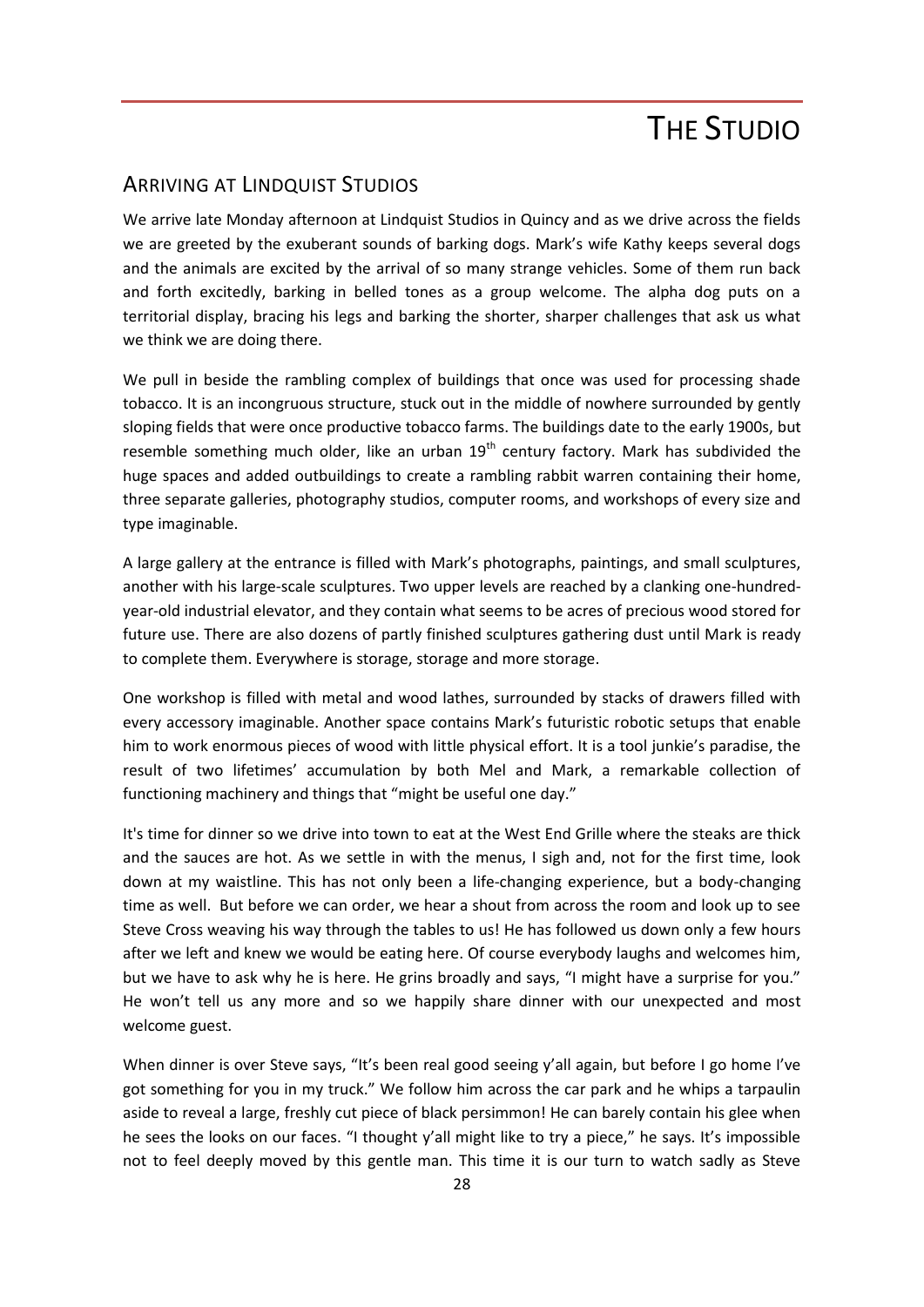returns home to complete his round trip of five hours just to make us happy with a piece of wood.

When we arrive back at Lindquist Studios, we sit on the porch with cold beers in our hands, telling Kathy about what we have been doing. It makes me think about how much we have been surrounded by men and I start wishing I could share this moment with my wife Yuriko. Somebody says, "why don't you call her?", so I take out my laptop and soon we are all gathered around, listening over the Internet to her distant voice from Brisbane, 9000 miles away on the other side of the world. She is surprised and delighted to hear from us all, and laughs at our stories. Later I think about how this is a foretaste of the international nature of the Rices' and Mark's dream. If the dream comes true, threads of creativity will link artists all over the world with the town of Blakeley. I can't help thinking of a large map in the Blakely Burl Tree Museum with lines drawn to show where the wood travelled to and how it came back to south Georgia.

### <span id="page-30-0"></span>WORKING IN THE STUDIO

Today Mark and Gary will start work on a piece together. They have brought a large section of the tree from the mill to create a sculpture that will not only express their collaborative vision, but also show the potential of the rest of the tree. They also want to learn how the wood can be worked, and how it behaves as it is cut and dries. It is work that will have significant implications for the rest of the BBTP.

The piece of wood has been chosen for its interesting grain and it still has a lot of bark attached. Mark and Gary agreed on this part of the tree because Mark wants the art made for the museum to reflect the "treeness" of the project. In other words, when people look at the art, they will not just be looking at something made of wood, but at something that reflects the unique nature of the Blakely Burl Tree. In future, when visitors to the museum see film and still images of the tree before it was removed, they will be able to relate the art to the site where it grew and where they are standing when they look at the art. Mark and Gary want to create a sense of time and place, a creative connection to all that happened in and around the Burl Tree right up to and including its careful removal.

After so much time looking at the tree and agonizing about every cut, it's time for these two artists who know each other so well to perform their magic. It is fascinating to watch how they relate to each other in this space that means so much to them both. Clearly it is Mark's domain that he has created over so many years, but Gary has a history here too. He had already been working with wood for more than twenty years, successfully selling his sculptural vessels, when he met Mel and Mark. Gary came to Quincy to work as assistant to the Lindquists and to learn as much as he could from them. Mel was already in his mid-80s and Gary says, "We hit it off right off the bat. Mel was like a grandfather to me. When we were working together in the studio he would use some old-time saying to convey a thought or an idea. It would usually make me laugh and he'd smile and nod his head. I cherish the time we got to spend together."

Mark also mentored Gary in many ways, as Gary explains: "Mark really worked with me on sculpture. He made me go to the library and study artists like Jean Arp, Max Bill, Brancusi and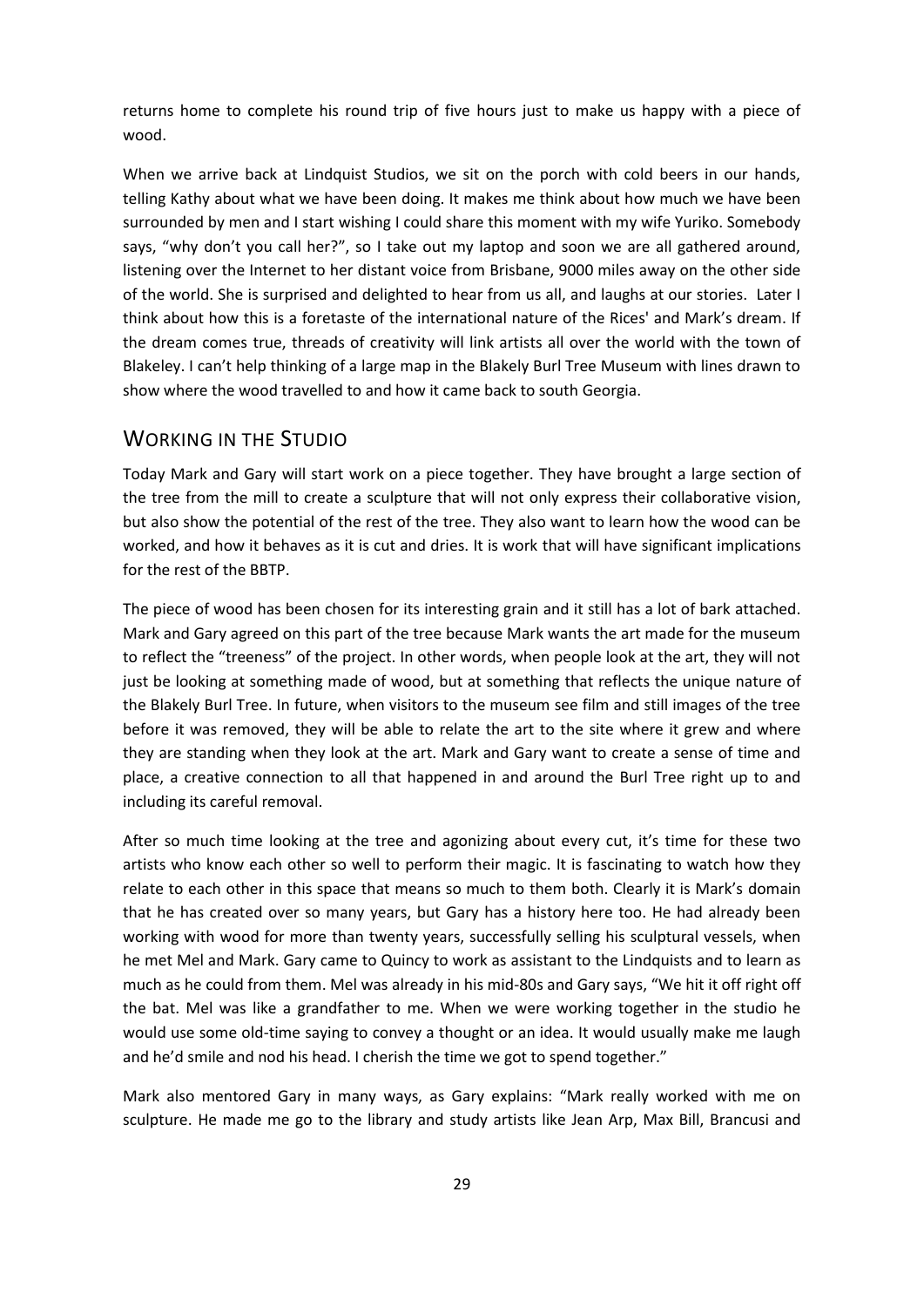others. Then we'd have discussions about the artists and their work. It really helped me focus on my sculptural forms and the direction that I've taken."

Mark worked with his father from the mid-1950s till Mel passed away in 2000 and it is impossible to understand Mark's life without including that influence. Mark is always quick to acknowledge his father: "When I was young Mel taught me everything I could imagine about being in the woods, about forestry and wood lore, and about working with wood. Somehow we managed to get past the baggage of being father and son, and we were able to traverse a special kind of professionalism."

As I look around me I see signs of Mel's presence everywhere. His lathe and tools stand where he left them, and even though he passed away nearly ten years ago it is as if he just walked out yesterday, with his cap still hanging on a nail where he left it. Now, as I watch these two friends manouver the large piece of wood into the studio where they will carve it, I can almost see Mel nodding in approval.

Mark and Gary want some private time in the studio to begin work on their wood, so I tell Mark that I'd like to make a piece from the wood Steve gave us to thank him for his help in the project.

"Can I use a lathe to turn a bowl for Steve?" I ask.

"Sure," said Mark. "Why don't you use Mel's lathe?"

He says it so casually that I think maybe I've misheard.

"Mel's lathe?"

"Sure."

"I didn't think anybody uses that any more…."

"Well they don't, but you can use it…and his tools too."

That stops me in my tracks. Because I know how much Mel meant to Mark and how the memory of his father hangs over everything Mark does, I'm deeply moved…and worried! I'd better not mess this up.

I cut a section of the black persimmon and begin to turn a bowl. It is hard going because the wood is still wet from being submerged. Now, after days of watching Greg and Ken filming Mark and Gary, I find myself under the lens as they record the making of this gift bowl. I think, "OK, everyone is going to look at this when I'm done. If I screw up it will be recorded in high definition. And Mel's looking over my shoulder to see if I mess up his lathe!" I take a deep breath, determined to succeed with a piece of wood that should have been left for a year to dry. Slowly, as I take ever finer cuts, the true nature of the wood starts to show. It is a deep chocolate shade and when I have finished turning it I use Mel's buffing system to bring out the full depth of the color. The piece will work. I breathe a deep sigh and hope that Steve and his family will like the bowl.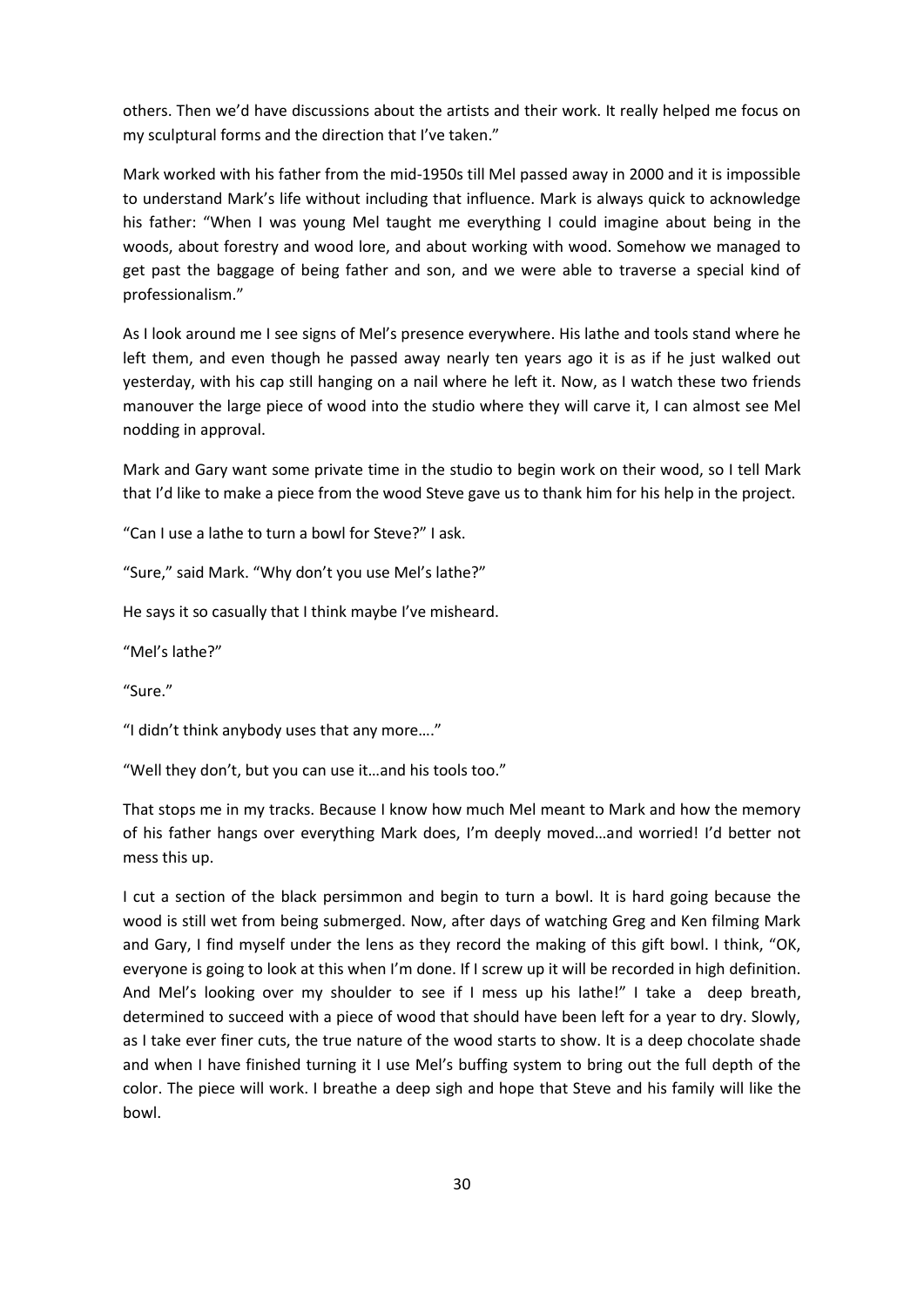Mark and Gary emerge from their seclusion to tell us they've started their sculptural bowl, so we gather around the roughed-out piece. Mark has mounted it on one of his robotic systems, a motor-driven chucking system that allows him to move it to any position for carving. They explain where they are heading with the piece for the camera and then continue with the carving. Gary wields a small chainsaw as a carving tool and the still-wet wood peels away under his sweeping strokes. They pause to discuss what is being revealed.

"I think you can go here," says Mark.

"You mean…?"

'Let me show you."

Mark takes over, and rounds off part of the wall of the vessel.

"Oh, I see," says Gary.

They are making a vessel about two and a half feet across with bark retained all around the rim. It is going to be deeply scalloped, which means the curves are very complex. The contrast with all the days that Mark and Gary have been cutting the tree is wonderful. From, "Maybe we'll…" and "We might…", there is a new feeling of immediacy: "If I do this…see?" Every cut is an irrevocable step in the process of creativity and I can see they are imbued with new energy. This is the life of many wood artists—days or weeks of preparation, planning, and visualizing, and then comes the payoff, the explosion of creativity. As their piece slowly emerges it is a such a pleasure to watch Mark and Gary almost dance around the wood.

### <span id="page-32-0"></span>THE STUDIO LIFE

Usually the outside of a wooden vessel is made first, then the inside is cut to conform to the exterior. Mark and Gary are doing the exact opposite. They have carved the deeply scalloped interior and Wednesday morning they begin matching the outside to it. They seem to be working instinctively, but I know that every cut is the result of years of experience—decades in fact. Both of these men know exactly how the other thinks and the work flows smoothly.

I have been amazed to watch them work so hard for so many days because I know that neither of them should be doing hard physical work at all. Both Mark and Gary have suffered major injuries in the past that limit their movement. Since a terrible car accident many years ago Mark has suffered lingering problems that can leave him prostrate with pain. Gary has screws and plates in his neck that cause agonizing flare-ups. Almost every day I have seen deep pain etched into their faces, but there have been no complaints and they have continued relentlessly with the work.

Mark takes a break to spend some time with the film crew, so Gary starts smoothing the curves with a rotary cutter. He pauses to check progress and I ask him how it's going.

"This is a fun job," he says, "Time just slips away and that tells you how enjoyable it is."

When I ask what the wood is like to work with, he smiles happily. "Well, so many times you have great expectations when you are harvesting a piece of wood, but then it ends up being rotten.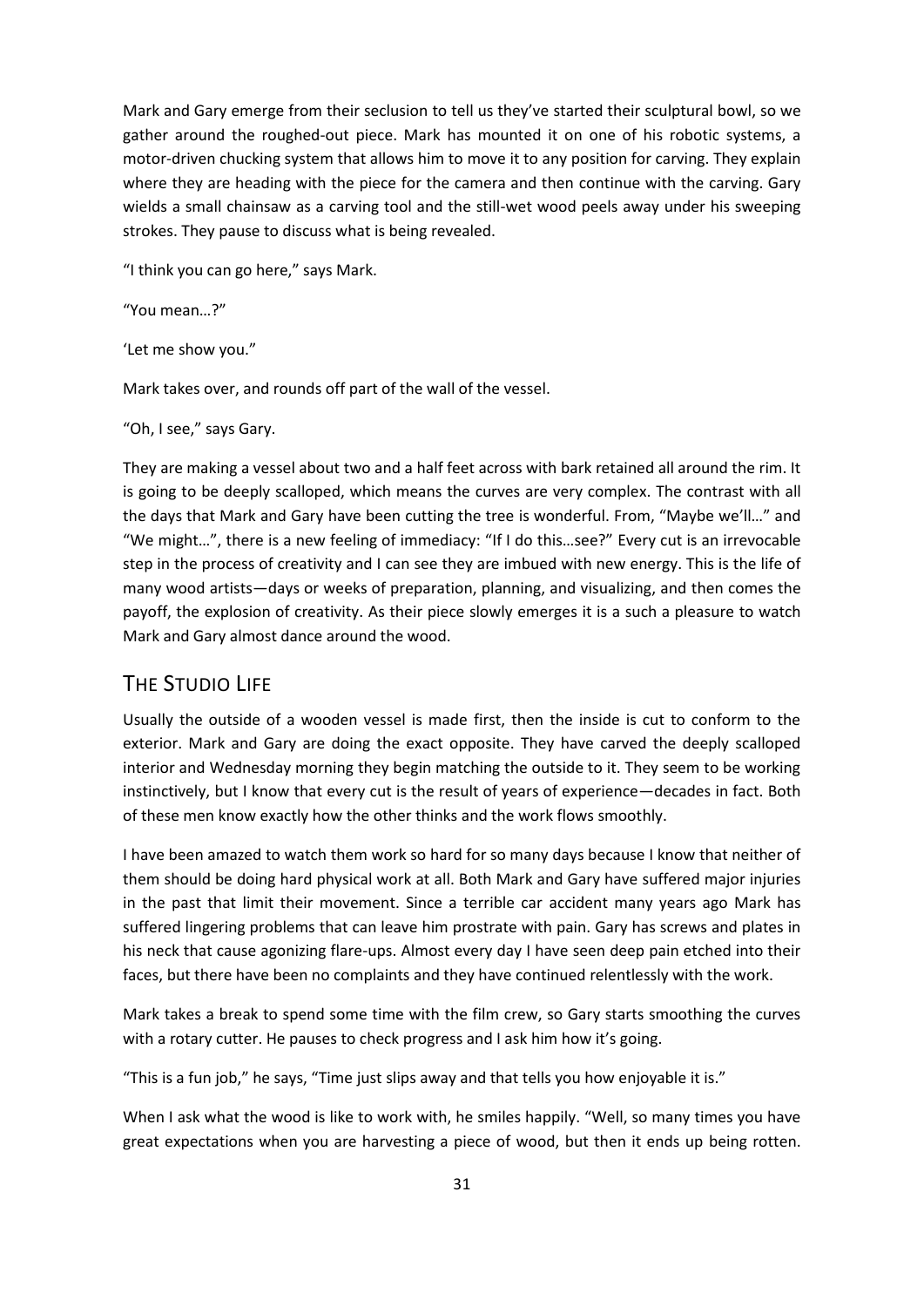With this job we didn't know exactly what we had until the tree was cut, so there was a high level of anticipation. We wanted it to be a good piece of wood. Now I can say that it's a great piece of wood!"

I describe the thoughts I had yesterday about Mel, and Gary looks around: "Well, there's something about being in this studio. When I was working here, Mel would often stand close by and look over my shoulder. While I'm working on this piece those memories are very sharp. I feel like he's looking down from wherever he is and having a good laugh at us enjoying the whole process."

He carves some more, then stops to add something he has just thought of: "You know, while we were cutting up that tree at Steve's place I was already chomping at the bit. I was imagining pieces I could make, so having a chance to immediately start on a piece with Mark caps off the whole experience. Gathering the material was pretty exciting, but making this sculpture is like unwrapping a magnificent thing."

Gary starts carving again, so I leave him with John still relentlessly snapping photos. In the photographic studio Mark is being filmed. His narrative ranges far and wide, covering the whole history of the BBTP then blending in the story of his father, his own work and Lindquist Studios. As I listen I realize that for Mark the BBTP seamlessly fits into his whole life adventure. All of the events of his life seem to have prepared him for this task: his experience working with wood, particularly burls; his photographic skills; his computer savvy that has enabled him to use images and ideas to promote art; his years of negotiating with top-end galleries and events to present his art at the highest level; his network of friends who can help him with work like this…..the list seems endless. But most of all it is Mark's fierce determination that carries him through. I watch him speak with intense concentration to the camera. In the best sense of the word, Mark is probably the most single-minded person I know.

### <span id="page-33-0"></span>WINDING DOWN

Towards the end of the day Mark and Gary agree that they have taken the sculpture to the point where it needs to be bagged up, crated, and shipped to Gary's studio in California. There he will oversee the process of drying the wood before the final carving. It is amazing to think that the water still in the wood is from the Big Ditch and it will be transported across the country to be dried out in California. A huge lump of wood has been reduced to something easily lifted by one person and when Gary is finished with it, the vessel will only weigh around thirty pounds. That piece will take pride of place in the museum as the very first ever made from the BBT.

The day winds down in an anti-climactic process of sweeping shavings, putting away tools, checking and double checking that all has been done. A final beer in the long twilight on the porch and we talk through the remarkable events of the last two weeks. There are lots of laughs and the beer tastes better for it.

That night we drive to the West End Grille again for a final meal of fried okra, blackened fish and enormous shrimp, all washed down with more cold beer. Life is good. Not for the first time I sit back and soak up the uniquely American energy that flows around me. Sport constantly runs on the big screens and once more I shake my head at the stop-start nature of the game they call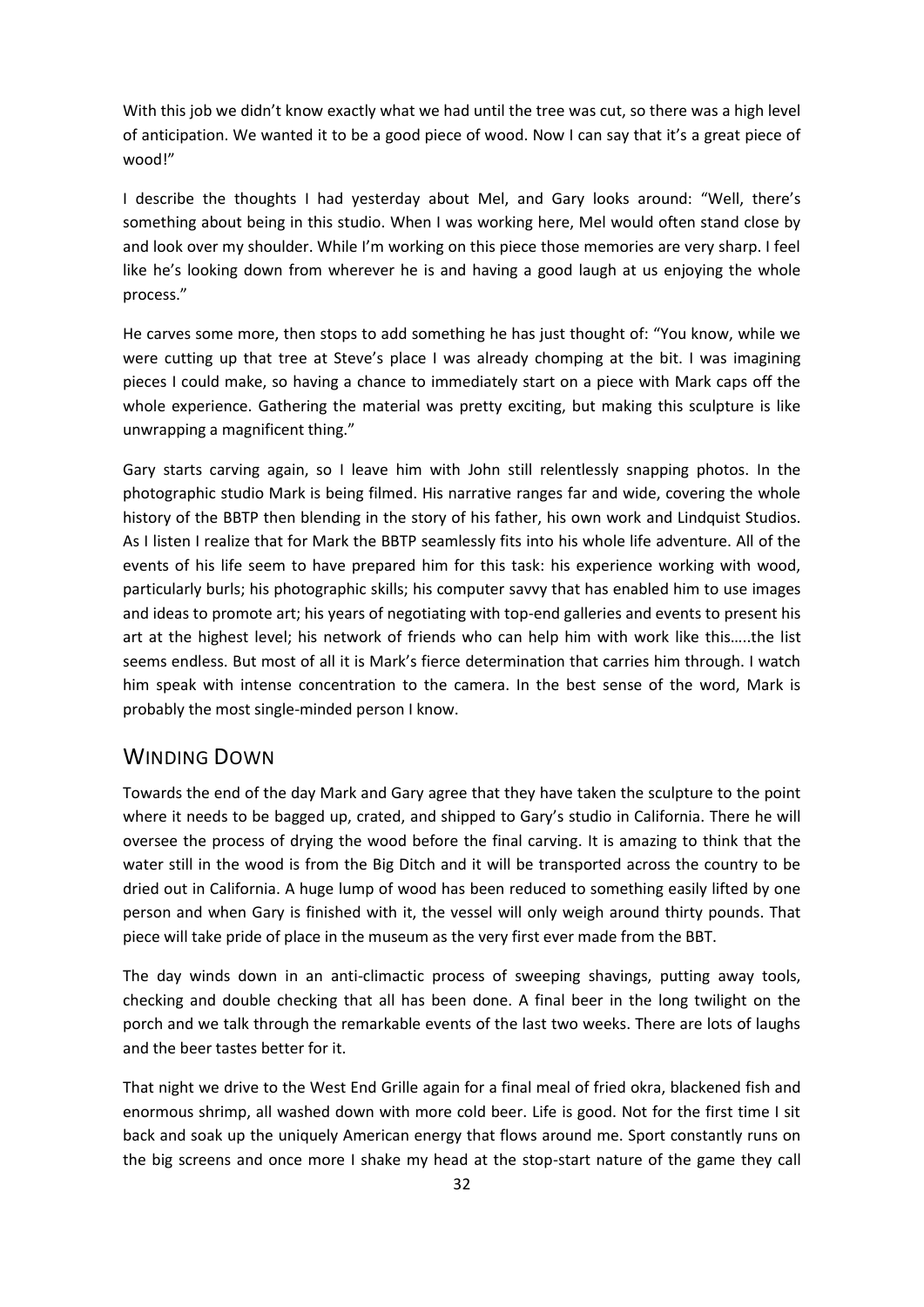football where hardly anybody ever kicks a ball. I comment on this, but nobody is impressed. In this enormous and complex land, where even the World Series involves only one country, other cultures seem very far away.

I can see through into the kitchen where the staff are throwing huge steaks on the grill and filling enormous salad bowls with enough vegetation to feed a horse, all the time laughing and joking loudly. The restaurant is filled with that American brand of can-do energy, a kind of "watch-me" professionalism where skills are on show and pride at a job well done is openly celebrated. I can't help thinking that is exactly how the Burl Tree team has gone about their work. It's very different to the more understated way of working where I come from and I marvel both at how familiar American life seems to me, yet how foreign I feel here.

### <span id="page-34-0"></span>THE 30,000 FOOT VIEW

From the plane I am looking down over south Georgia. It is a jewel-like landscape, a carpet of deep green with countless lakes, rivers and creeks glittering in the slanting evening sunshine. I am on the way home to Australia, a twenty-two-hour journey that will take me to the other side of the world and across the equator to summer in the Southern Hemisphere.

After farewelling Greg and Ken who had to drive to Atlanta, for most of the morning Gary, John, Mark, and I sat around talking. The conversation was of the "how about when..." and "did you see…" variety. Certain people cropped up in the conversation all the time: Charles and Catherine Rice who made it all possible and enjoyed the adventure as much as any of us; Stanley Houston, the kindest of men; Jim Carver and his crew of workers who helped remove the tree. One name mentioned more than most was Steve Cross. In many ways Steve represents the best of the BBTP. He was always happy, always enjoyed the company of others, and took the greatest delight in everything that we did. He and his saw, that Mark described as "a giant robotic dinosaur," were prime players in the adventure.

Gary summed up very well how we all felt at the start: "At first it all seemed a bit surreal, but we hit the ground running. That bridge set the tone for the whole project. When we got there we only talked for about 15 minutes and then everybody got to work."

Mark agreed: "I knew that a quick project like that would bring the team together. That bridge was kind of symbolic for the whole project, all working together to cross obstacles. Even the rain was a challenge at the start, but it was as if all the doubts disappeared when the bridge was laid, the sun came out and the skies cleared. It was absolutely phenomenal."

It occurred to me to ask what will happen to the bridge.

"Everybody in Blakely wanted us to leave it there," said Mark, "but it doesn't really meet the required standards. Since everyone seemed to be so enthralled with it, we decided to keep it, just in case it can be incorporated into the Project in the future."

I can't help hoping that we all get to stand on the bridge again somewhere.

"I really enjoyed working with all those guys in Blakely," said Gary. "They took their job seriously and they were extremely good at what they did. Being in a place like that kind of restores your